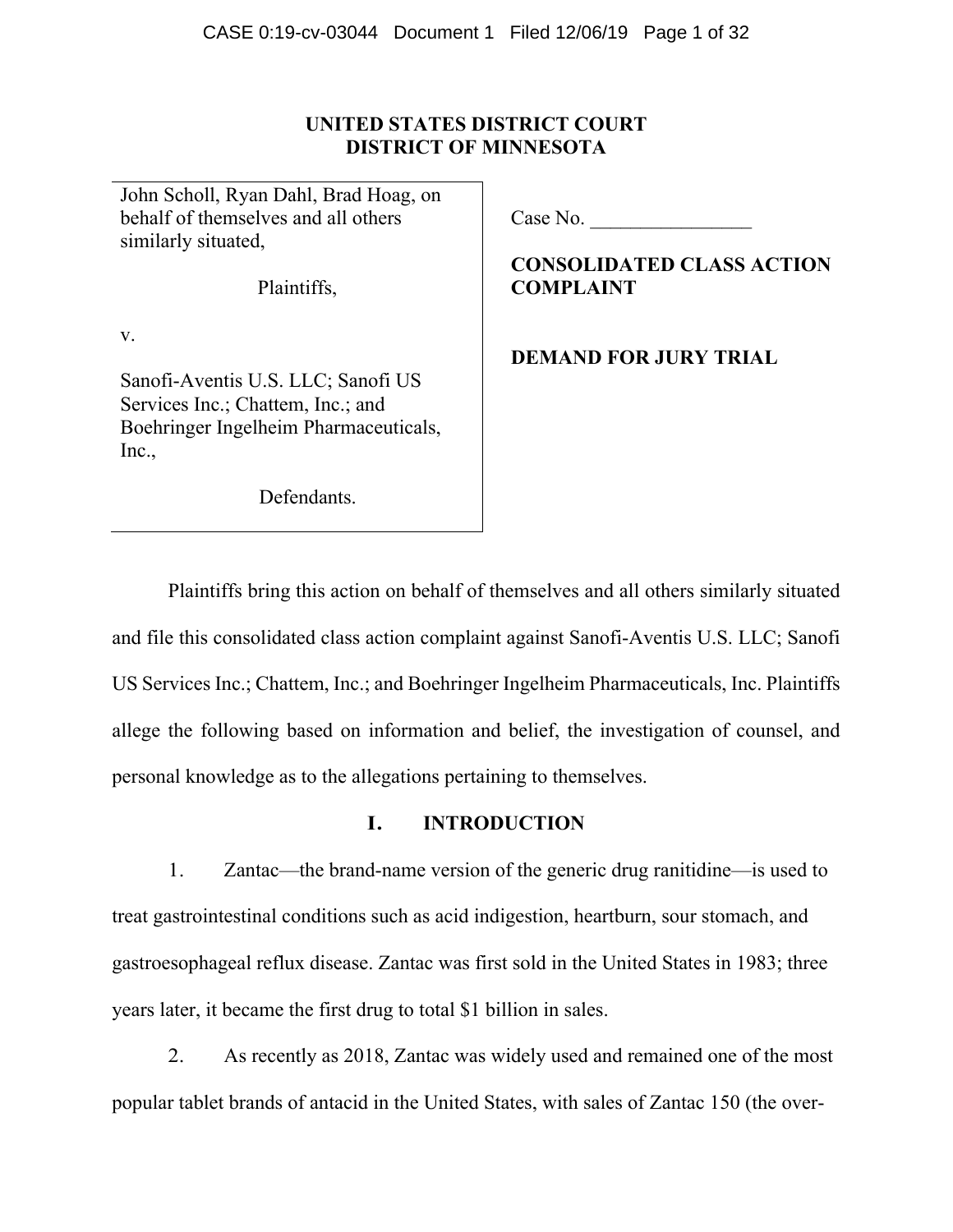#### CASE 0:19-cv-03044 Document 1 Filed 12/06/19 Page 2 of 32

the-counter tablets containing a 150 mg dose) totaling \$128.9 million annually. Overthe-counter Zantac also is sold in the form of tablets containing a 75 mg dose (Zantac 75).

3. But Zantac's unprecedented sales were possible only because of a deception perpetrated by the drug's manufacturers on consumers who have purchased Zantac since it hit the market in 1983. Sanofi and Boehringer are only the most recent perpetrators of this deception. These companies never disclosed to consumers that the drug has a critical defect. If ingested, Zantac produces high quantities of N-Nitrosodimethylamine (NDMA) in the human body. NDMA is a chemical that the World Health Organization has described as "clearly carcinogenic." The dangers of NDMA have been publicly known for over 40 years. NDMA itself belongs to a family of chemicals called N-nitrosamines, which the U.S. Environmental Protection Agency refers to as "potent carcinogens."

4. Recent scientific testing conducted by Valisure LLC and ValisureRX LLC (collectively "Valisure") "has detected extremely high levels of NDMA in *all lots [of ranitidine] tested,* across multiple manufacturers of ranitidine products," including Zantac.

5. Valisure has notified the FDA of its findings by filing a citizen petition on September 13, 2019.

6. Valisure is an "online pharmacy currently licensed in 38 states and an analytical laboratory that is ISO 17025 accredited by the International Organization for Standardization." Valisure also is registered with the Drug Enforcement Administration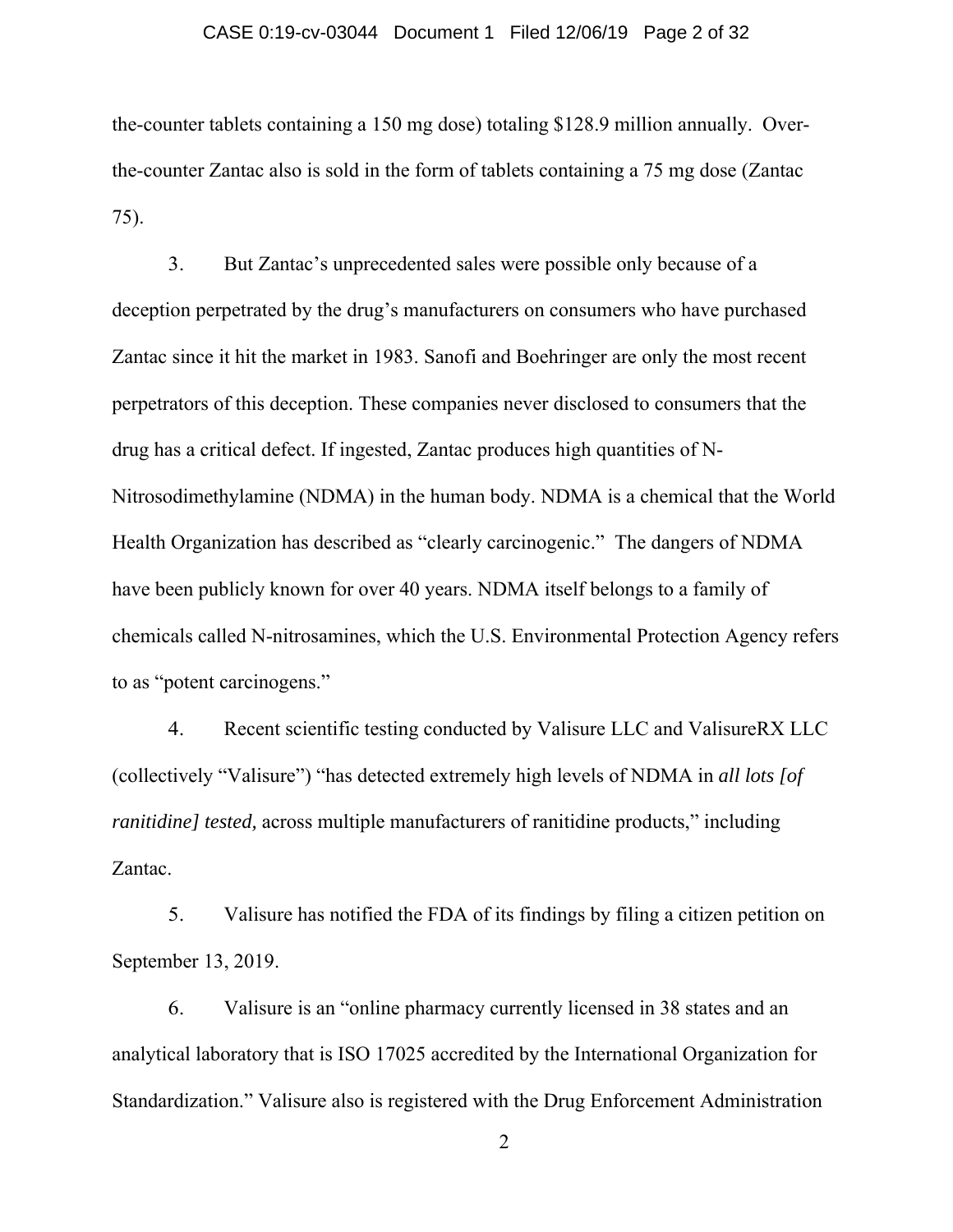### CASE 0:19-cv-03044 Document 1 Filed 12/06/19 Page 3 of 32

and the FDA. The tests conducted by Valisure show that "ranitidine can react with itself in standard analysis conditions. . . at high efficiency to produce NDMA at dangerous levels well in excess of the permissible daily intake limit for this probable carcinogen." The FDA recently announced a permissible intake limit of 96 ng of NDMA per day. These low limits are consistent with the public health statement issued 30 years ago by the Agency for Toxic Substances and Disease Registry, which warned of the dangers posed by NDMA, noting among other things that "high level short-term and low level long-term exposures [to NDMA] caused non-cancerous liver damage and/or cancer in animals [and] also usually resulted in internal bleeding and death."

7. Valisure's testing—which employs the FDA's own gas chromatography/mass spectrometry ("GC/MS") protocol—detects 2,511,469 ng of NDMA per 150 mg tablet of Zantac. The FDA-recommended protocol detects a quantity of NDMA in each Zantac tablet that is more than 26,000 times greater than the amount that can be safely ingested daily.

8. "The typical recommended dose of ranitidine for therapy of peptic ulcer disease in adults is 150 mg twice daily or 300 mg once nightly for 4 to 8 weeks, and maintenance doses of 150 mg once daily."<sup>1</sup> Moreover, chronic use of the drug is common "for therapy of heartburn and indigestion."

9. Thus, a typical consumer who is taking Zantac over the course of eight weeks to treat peptic ulcer disease is exposed to more than 280,000,000 ng (or 0.28

<sup>&</sup>lt;sup>1</sup> Drug Record: Ranitidine, NATIONAL INSTITUTES OF HEALTH (updated July 1, 2019), https://livertox.nih.gov/Ranitidine.htm.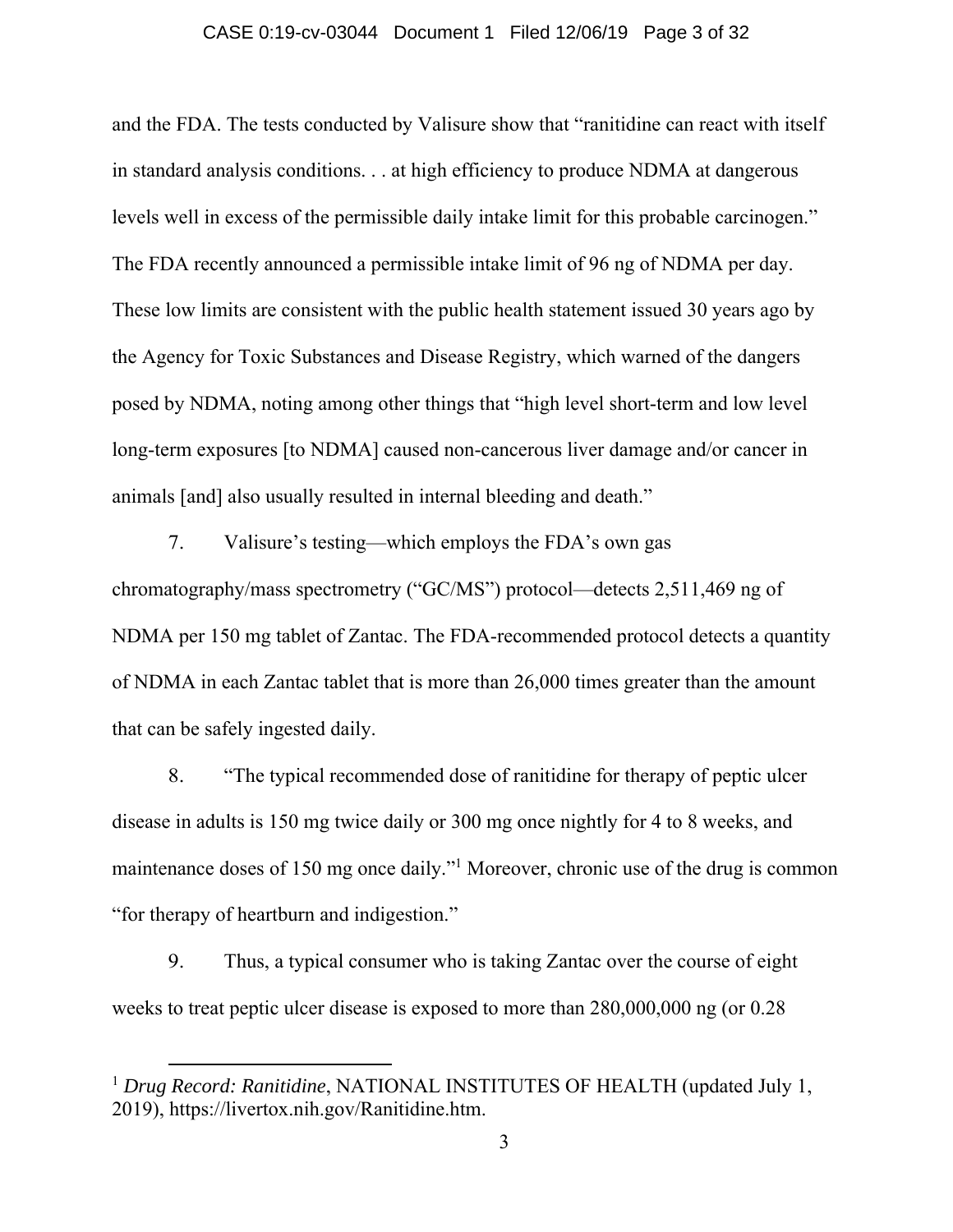#### CASE 0:19-cv-03044 Document 1 Filed 12/06/19 Page 4 of 32

grams) of NDMA. And a consumer who takes a 150 mg maintenance dose of Zantac once daily is exposed to 889,000,000 ng (0.889 grams) of NDMA over the course of a year. Again, the FDA's permissible intake limit of NDMA is 96 ng per day, which translates to just 0.000034 grams per year.

10. Zantac is used not only by adults but is also given to children and teenagers to treat gastroesophageal reflux, among other things.

11. In addition to the FDA-recommended testing described above, when Zantac was tested "in conditions simulating the human stomach," the quantity of NDMA detected was as high as 304,500 ng per tablet—3,171 times more than the amount that can be safely ingested daily. Recent peer-reviewed scientific literature has demonstrated the existence of dangerous levels of NDMA in the urine of those who have taken ranitidine.

12. Sanofi has owned the U.S. rights to over-the-counter Zantac since about January 2017 and has manufactured and distributed the drug during that period. Previously, Defendant Boehringer owned the U.S. rights to Zantac and manufactured and distributed the drug from about October 2006 to January 2017.

13. Both Sanofi and Boehringer knew or had reason to know that Zantac exposes users to unsafe levels of the carcinogen NDMA: During the period that Sanofi and Boehringer manufactured and distributed Zantac, numerous scientific studies were published showing, among other things, that ranitidine (the generic bioequivalent of Zantac) forms NDMA when placed in drinking water and that a person who consumes ranitidine has a 400-fold increase of NDMA concentration in their urine.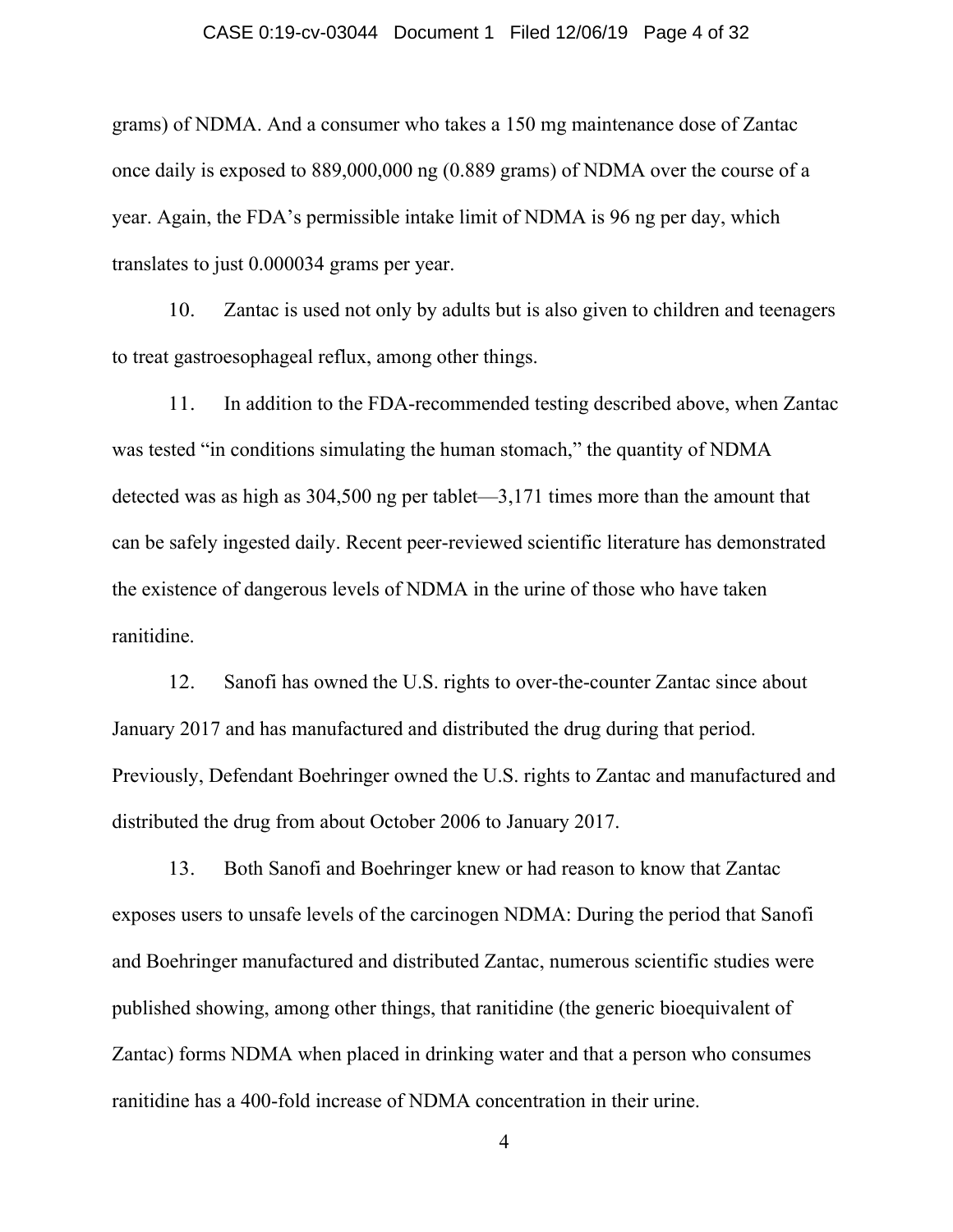#### CASE 0:19-cv-03044 Document 1 Filed 12/06/19 Page 5 of 32

14. Despite the weight of scientific evidence showing that Zantac exposed users to unsafe levels of the carcinogen NDMA, neither Sanofi nor Boehringer disclosed this risk to consumers on the drug's label—or through any other means. Had Defendants disclosed that Zantac results in unsafe levels of NDMA in the human body, no person, let alone a reasonable person, would have purchased and consumed Zantac.

15. Plaintiffs are persons who have previously purchased the over-the-counter version of the drug Zantac. In this suit, Plaintiffs seek to represent a Class of those persons who purchased over-the-counter Zantac in the State of Minnesota between January 1, 2010 and the present.

16. Had Plaintiffs and the Class known that taking Zantac would expose them to high levels of the carcinogen NDMA, they would not have purchased the drug.

17. Defendants' failure to disclose this material information to Plaintiffs and the Class violates Minnesota's consumer-protection laws.

### **II. PARTIES**

18. Plaintiff John "Bucky" Scholl is a resident of Alexandria, Minnesota in Douglas County. Mr. Scholl purchased over the counter Zantac, at least as early as 2010, and subsequently took the drug. If Mr. Scholl had known that taking Zantac would expose him to unsafe quantities of NDMA, he would not have purchased the drug.

19. Plaintiff Ryan Dahl is a resident of Chanhassen, Minnesota in Carver County. Mr. Dahl purchased over the counter Zantac, at least as early as September 2017, and subsequently took the drug. If Mr. Dahl had known that taking Zantac would expose him to unsafe quantities of NDMA, he would not have purchased the drug.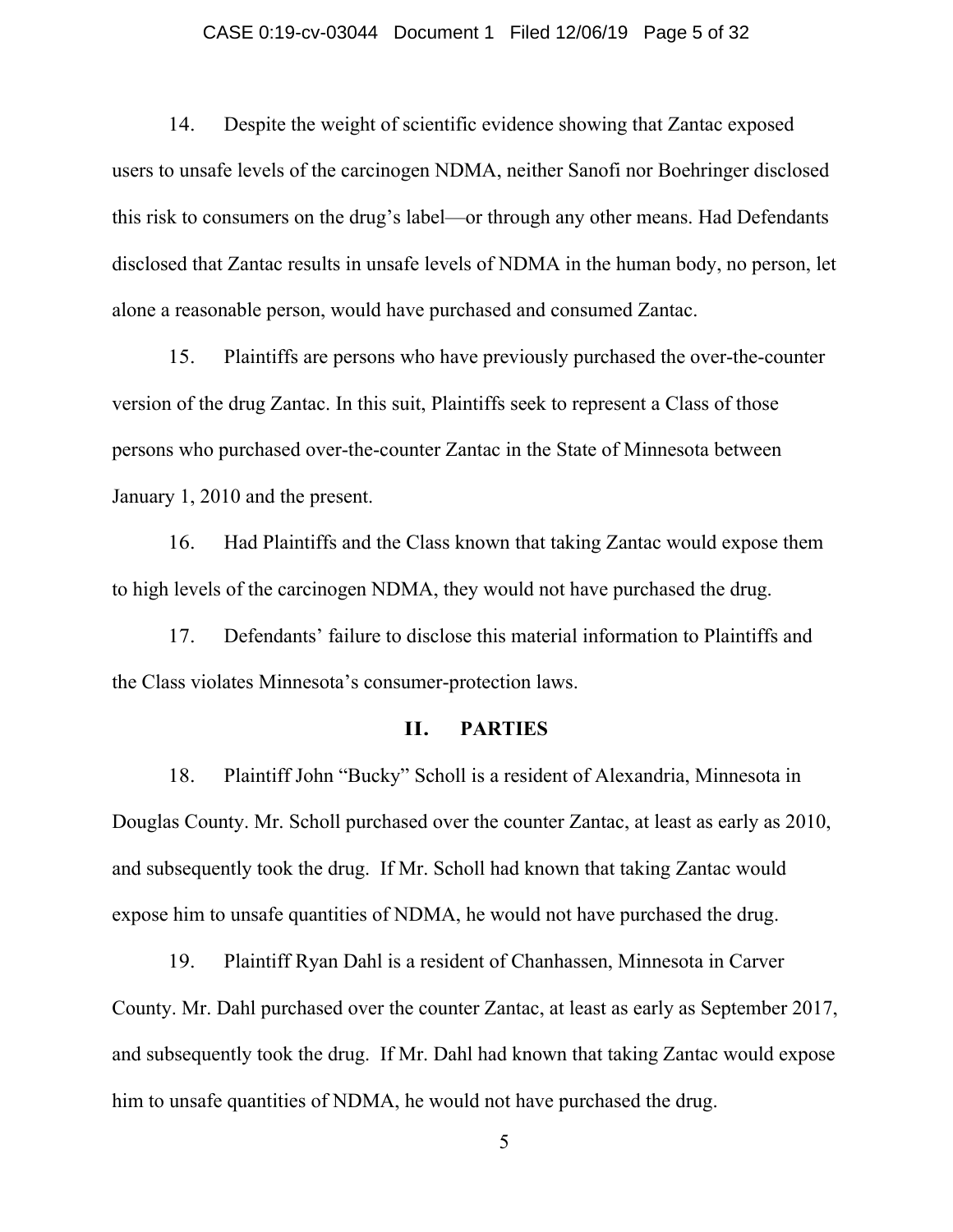#### CASE 0:19-cv-03044 Document 1 Filed 12/06/19 Page 6 of 32

20. Plaintiff Brad Hoag is a resident of Plymouth, Minnesota in Hennepin County. Mr. Hoag purchased over the counter Zantac, at least as early as 2014, and subsequently took the drug. If Mr. Hoag had known that taking Zantac would expose him to unsafe quantities of NDMA, he would not have purchased the drug.

21. Defendant Sanofi-Aventis U.S. LLC is a Delaware limited liability corporation with a principal place of business at 55 Corporate Drive, Bridgewater, New Jersey 08807, and is a wholly owned subsidiary of the French company Sanofi.

22. Defendant Sanofi US Services Inc. is a Delaware corporation with a principal place of business at 55 Corporate Drive, Bridgewater, New Jersey 08807, and is a wholly owned subsidiary of the French company Sanofi.

23. Defendant Chattem, Inc. is a Tennessee corporation with a principal place of business at 1715 West 38th Street Chattanooga, Tennessee 37409, and is a wholly owned subsidiary of the French company Sanofi.

24. Defendants Sanofi-Aventis U.S. LLC; Sanofi US Services Inc.; and Chattem, Inc. (collectively "Sanofi" or "Sanofi Defendants") controlled the U.S. rights to Zantac from about January 2017 to the present, and manufactured and distributed the drug in the United States during that period.

25. Defendant Boehringer Ingelheim Pharmaceuticals, Inc. ("Boehringer") is a Delaware corporation with a principal place of business at 900 Ridgebury Road, Ridgefield, Connecticut 06877, and is a subsidiary of the German company Boehringer Ingelheim Corporation. Boehringer owned the U.S. rights to Zantac from about October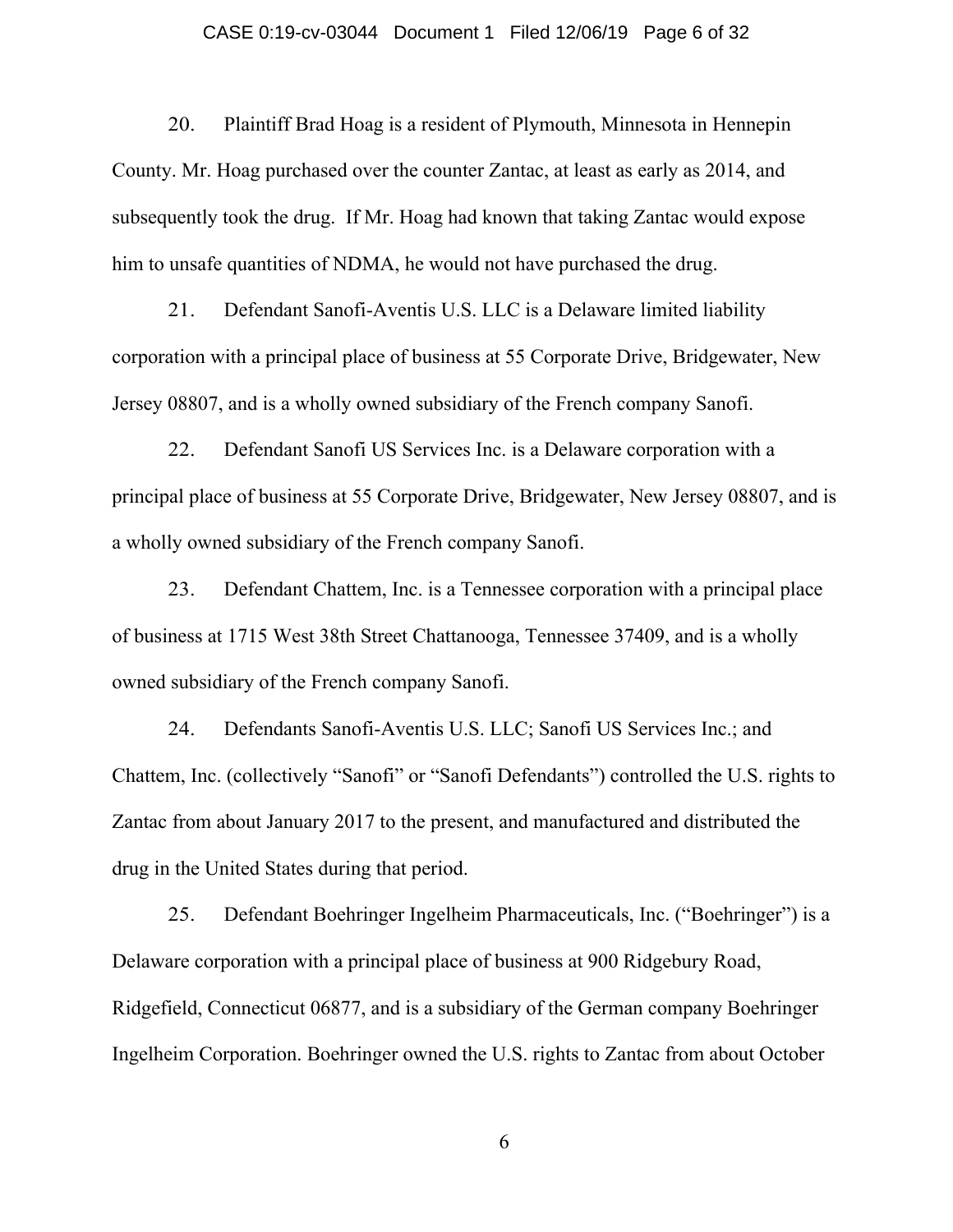2006 to January 2017, and manufactured and distributed the drug in the United States during that period.

### **III. JURISDICTION AND VENUE**

26. This Court has jurisdiction under 28 U.S.C. § 1332(d), which provides federal district courts with original jurisdiction over any civil action in which the matter in controversy exceeds the sum or value of \$5 million, exclusive of interests and costs, and is a class action in which any member of a class of plaintiffs is a citizen of a state different from any defendant.

27. The Court has personal jurisdiction over each Defendant because each Defendant has transacted business, maintained substantial contacts, and/or committed overt acts in this District. Defendants' unlawful conduct has injured persons residing in, located in, or doing business throughout this District.

28. Venue is proper in this judicial district pursuant to 28 U.S.C. § 1391(b) and (c) because each Defendant transacts business in, is found in, and/or has agents in the District of Minnesota, and because some of the actions giving rise to this complaint took place within this district.

## **IV. FACTUAL ALLEGATIONS**

29. Zantac was developed by Glaxo—now GlaxoSmithKline—and approved for prescription use by the FDA in 1983. The drug belongs to a class of medications called histamine H2-receptor antagonists (or H2 blockers), which decrease the amount of acid produced by the stomach and are used to treat gastric ulcers, heartburn, acid indigestion, sour stomach, and other gastrointestinal conditions.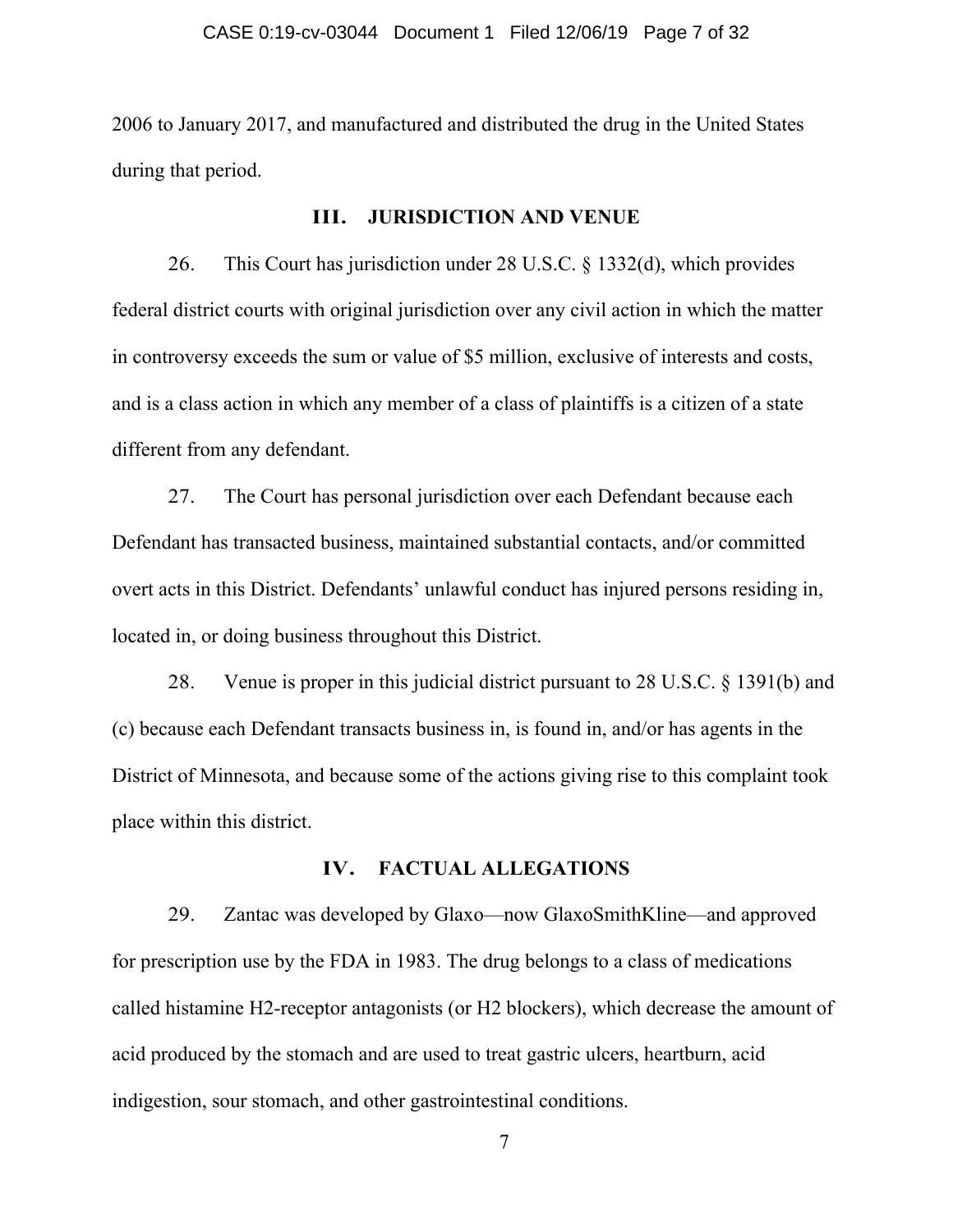### CASE 0:19-cv-03044 Document 1 Filed 12/06/19 Page 8 of 32

30. Due in large part to Glaxo's marketing strategy, Zantac was a wildly successful drug, reaching \$1 billion in total sales in December 1986. As one 1996 article put it, Zantac became "the best-selling drug in history as a result of a shrewd, multifaceted marketing strategy that . . . enabled the product to dominate the acid/peptic marketplace." Significantly, the marketing strategy that led to Zantac's success emphasized the purported safety of the drug.<sup>2</sup>

31. Zantac became available without a prescription in 1996, and generic versions of the drug (ranitidine) became available the following year. Although sales of brand-name Zantac declined "as a result of generic and alternative products," Zantac sales have remained strong over time. As recently as 2018, Zantac was one of the top 10 antacid tablet brands in the United States, with sales of Zantac 150 totaling \$128.9 million—a 3.1% increase from the previous year.

32. Over the past 20 years, the rights to Zantac in the U.S. have changed hands several times.

33. As relevant here, Defendant Boehringer acquired the U.S. rights to overthe-counter Zantac in late 2006, and manufactured and sold the drug in the United States—including in Minnesota—from approximately January 2007 to January 2017.

34. The Sanofi Defendants acquired the U.S. rights to over-the-counter Zantac in approximately January 2017 and have since been manufacturing and selling the drug in the United States, including in Minnesota.

<sup>&</sup>lt;sup>2</sup> Richard Wright, M.D., How Zantac Became the Best-Selling Drug in History, 16(4) J. OF HEALTHCARE MARKETING 24, 27 n.2 (Winter 1996).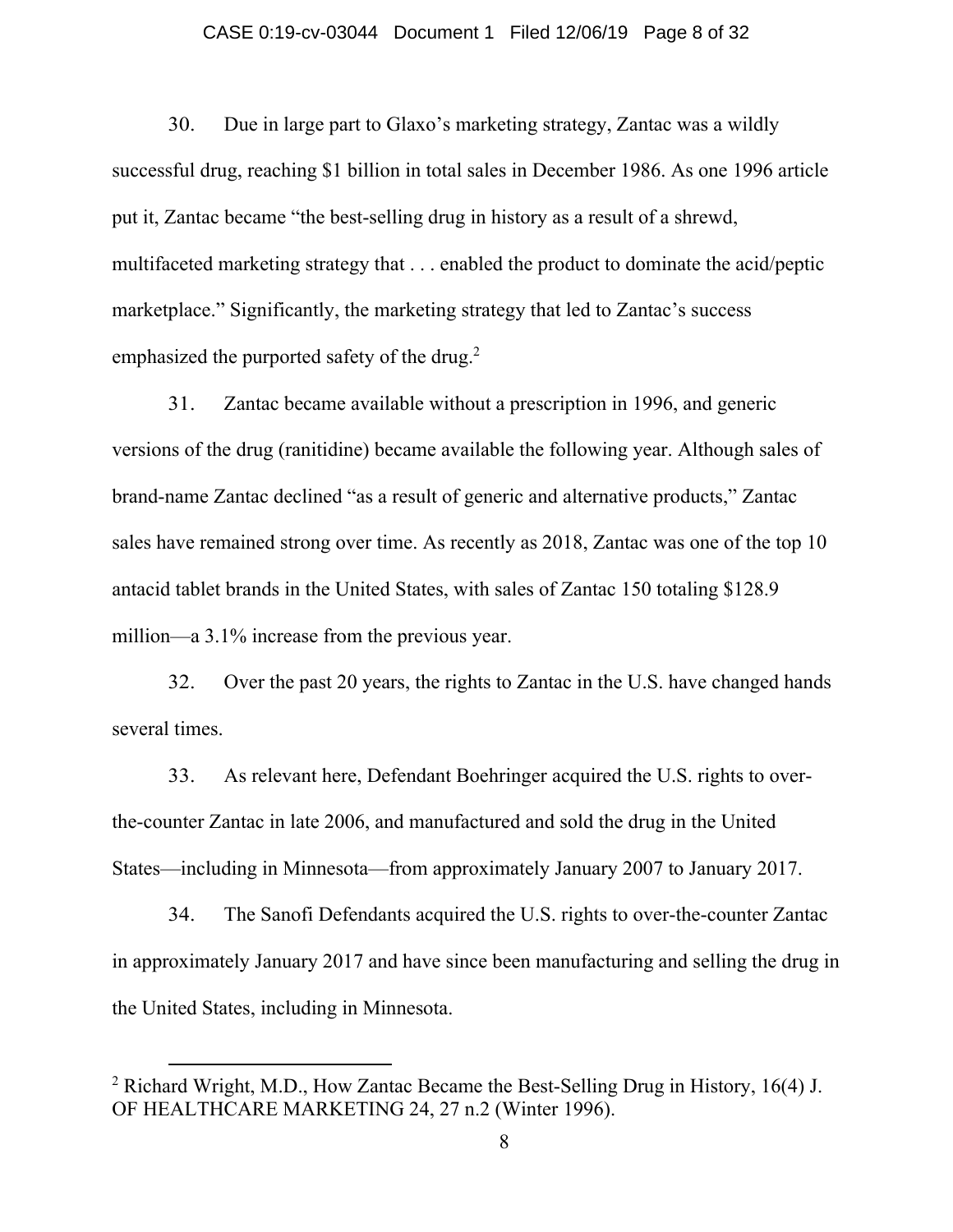## **A. The Dangers of N-Nitrosodimethylamine (NDMA)**

35. "NDMA is a semivolatile organic chemical that forms in both industrial and natural processes."3

36. The dangers that NDMA poses to human health have long been recognized. A news article published in 1979 noted that "NDMA has caused cancer in nearly every laboratory animal tested so far."4 NDMA is no longer produced or commercially used in the United States, except for research. In other words, it is only a poison.

37. Both the EPA and the International Agency for Research on Cancer

("IARC") have classified NDMA as a probable human carcinogen. And the World Health

Organization has stated that scientific testing indicates that "NDMA consumption is

4 Jane Brody, *Bottoms Up: Alcohol in moderation can extend life*, THE GLOBE AND MAIL (CANADA) (Oct. 11, 1979); *see* Rudy Platiel, *Anger grows as officials unable to trace poison in reserve's water*, THE GLOBE AND MAIL (CANADA) (Jan. 6, 1990) (reporting that residents of Six Nations Indian Reserve "have been advised not to drink, cook or wash in the water because testing has found high levels of Nnitrosodimethylamine (NDMA), an industrial byproduct chemical that has been linked to cancer"); S.A. Kyrtopoulos, *DNA adducts in humans after exposure to methylating agents*, 405 MUTATION RESEARCH 135 (1998) (noting that "chronic exposure of rats to very low doses of NDMA gives rise predominantly to liver tumours, including tumours of the liver cells (hepatocellular carcinomas), bile ducts, blood vessels and Kupffer cells").

<sup>3</sup> *Technical Fact Sheet* – *N-Nitroso-dimethylamine (NDMA)*, ENVIRONMENTAL PROTECTION AGENCY (Nov. 2017), https://www.epa.gov/sites/production/files/2017- 10/documents/ndma\_fact\_sheet\_update\_9-15-17\_508.pdf.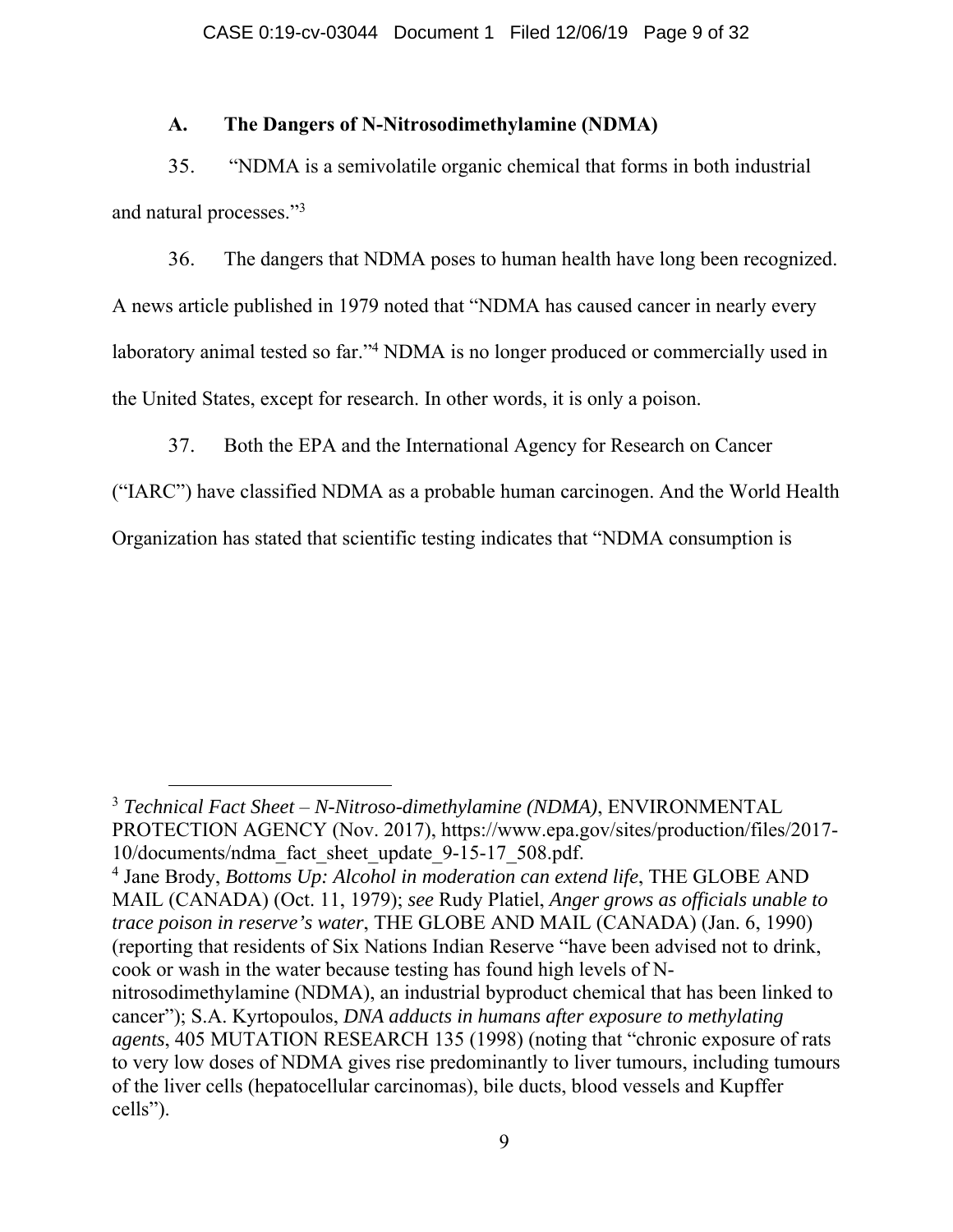#### CASE 0:19-cv-03044 Document 1 Filed 12/06/19 Page 10 of 32

positively associated with either gastric or colorectal cancer" and "suggests that humans may be especially sensitive to the carcinogenicity of NDMA."5

38. As early as 1980, consumer products containing unsafe levels of NDMA and other nitrosamines have been recalled by manufacturers, either voluntarily or at the direction of the FDA.

39. Most recently, beginning in the summer of 2018, there have been recalls of several generic drugs used to treat high blood pressure and heart failure—valsartan, losartan, and irbesartan—because the medications "contain[ed] nitrosamine impurities that don't meet the [FDA's] safety standards," which provide that the intake of NDMA should be no more than 96 ng. The highest level of NDMA detected by the FDA in any of the valsartan tablets was 20.19 μg (or 20,190 ng) per tablet. In the case of valsartan, the NDMA was an impurity caused by a manufacturing defect, and thus NDMA was present in only *some* products containing valsartan.

40. Zantac poses a greater safety risk than any of the recently recalled valsartan tablets.

41. Applying the FDA-recommended GC/MS protocols for detecting NDMA—the same protocols used by the FDA to detect NDMA in valsartan—the level of

<sup>5</sup> *Technical Fact Sheet*, *supra* footnote 39; World Health Organization, *N-Nitrosodimethylamine (NDMA)*, GUIDELINES FOR DRINKING-WATER QUALITY (3rd ed. 2008) [hereinafter WHO Guidelines], available at https://www.who.int/water\_sanitation\_health/dwq/chemicals/ ndmasummary\_2ndadd.pdf.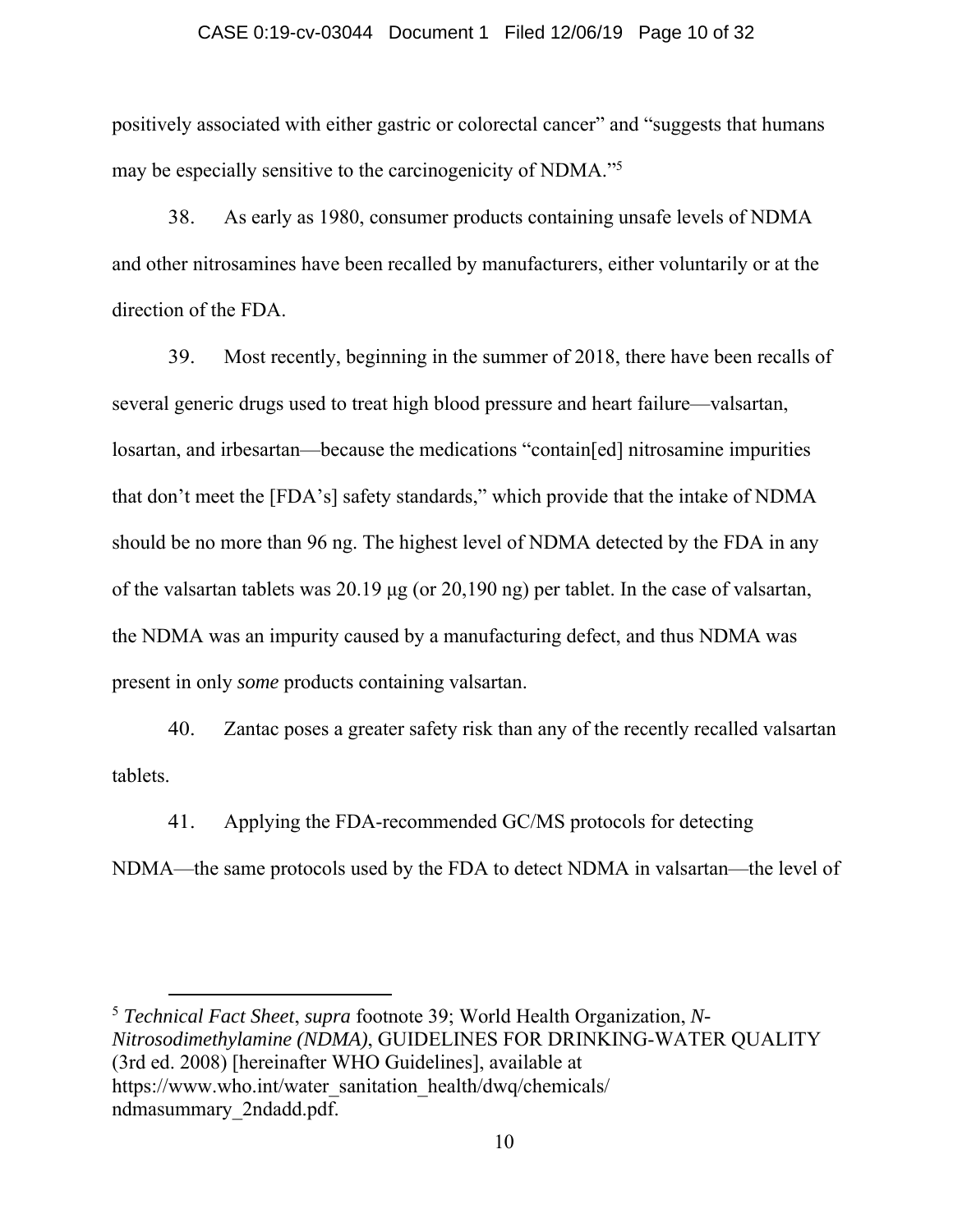#### CASE 0:19-cv-03044 Document 1 Filed 12/06/19 Page 11 of 32

NDMA in Zantac is 2,511,469 ng per Zantac tablet—124 times more than the highest amount detected in the recalled valsartan.

42. Moreover, the high levels of NDMA produced by Zantac are not caused by a manufacturing defect but rather are inherent to the molecular structure of ranitidine, the active ingredient in Zantac: "The ranitidine molecule contains both a nitrite and a dimethylamine ('DMA') group which are well known to combine to form NDMA." Thus, ranitidine produces NDMA by "react[ing] with itself," which means that *every dosage and form of ranitidine*, including Zantac, exposes users to NDMA.

43. Defendants did not disclose to consumers that Zantac exposes users to high levels of the carcinogen NDMA, despite scientific studies alerting defendants of this fact.

44. During the time that Defendants manufactured and sold over-the-counter Zantac in the United States, the weight of scientific evidence showed that Zantac exposed users to unsafe levels of NDMA. Neither Sanofi nor Boehringer disclosed this risk to consumers on the drug's label—or through any other means—nor did Defendants report these risks to the FDA.

45. Although there were some scientific articles linking ranitidine—the active ingredient in Zantac—to NDMA in the first few years after the drug's U.S. launch, those articles tended to minimize the danger that ranitidine posed to consumers.

46. During the time that Defendants were manufacturing and selling over-thecounter Zantac in the United States, however, the scientific evidence linking Zantac and NDMA was mounting and could no longer be ignored.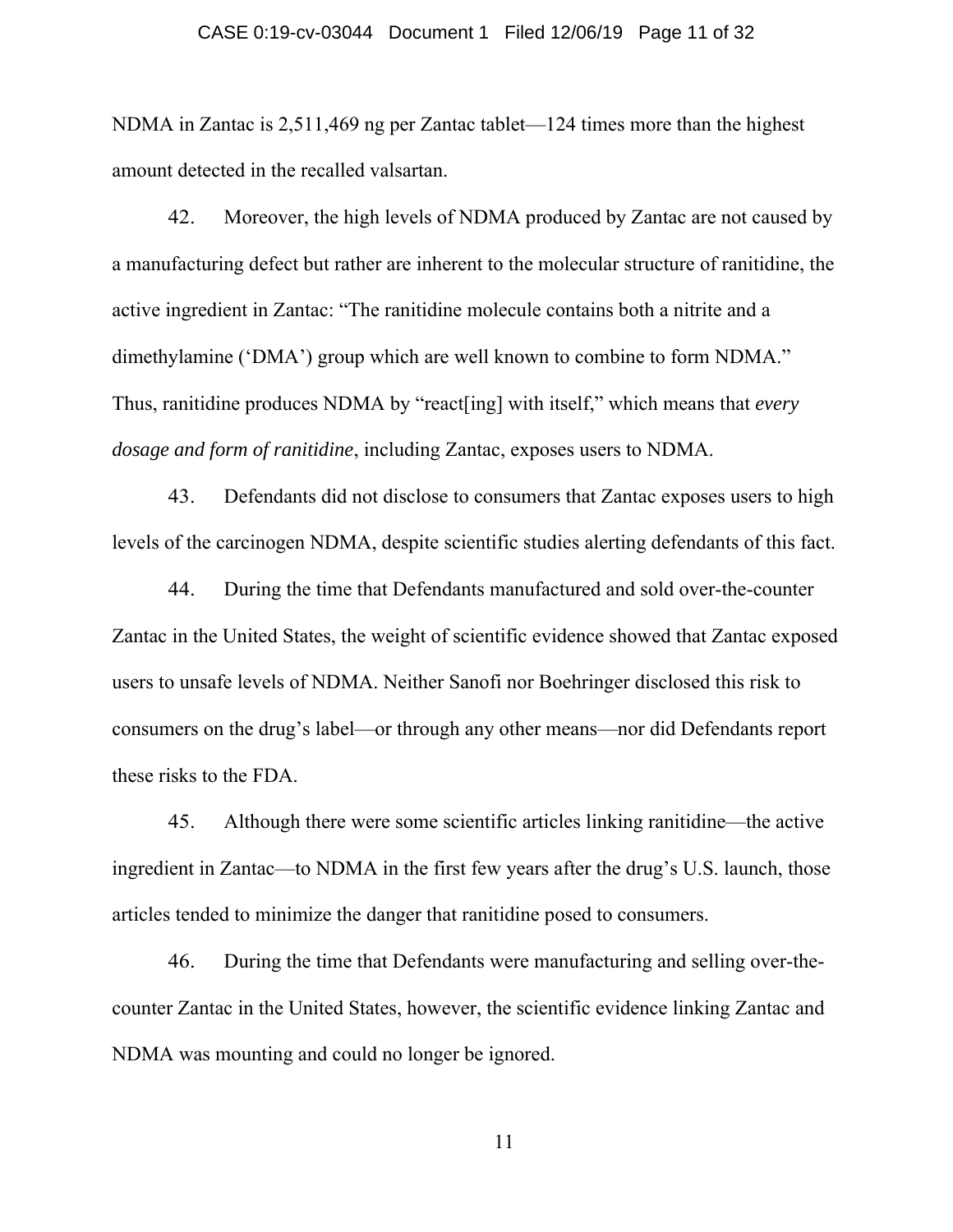## CASE 0:19-cv-03044 Document 1 Filed 12/06/19 Page 12 of 32

47. For example, a 2011 scientific study found that, out of eight pharmaceuticals that were observed, "ranitidine showed the strongest potential to form Nnitrosodimethylamine (NDMA)" when present in drinking water during chloramine disinfection. The same study noted that "[r]anitidine gave a much higher yield of NDMA in the present study than reported in [prior] literature." Another 2011 scientific article that examined ranitidine in the water supply also found that the drug was "an important NDMA precursor."

48. A 2014 scientific article that examined the formation mechanisms of NDMA acknowledged the consensus about the dangers posed by ranitidine, observing that ranitidine and two other pharmaceuticals had "recently caused much concern because they are potent NDMA precursors."

49. A peer-reviewed study published in the scientific journal *Carcinogenesis* in 2016 "confirmed the production of N-nitrosodimethylamine (NDMA), a potent carcinogen, by nitrosation of ranitidine under stomach-relevant pH conditions *in vitro*" and also showed that, during the 24 hours following ranitidine intake, the quantity of NDMA in urine excreted by the patient "increased 400-folds from 110 to 47 600 ng." The article noted that these levels of NDMA "equaled or exceeded those observed previously in patients with schistosomiasis, a disease wherein N-nitrosamines are implicated as the etiological agents for bladder cancer." The article also cautioned that these "estimates are conservative" and the actual exposure to NDMA is "likely much higher than that eliminated in urine" since NDMA has "a high metabolic conversion rate" so only about 0.05% of NDMA in the body is excreted in urine. The authors of the study concluded that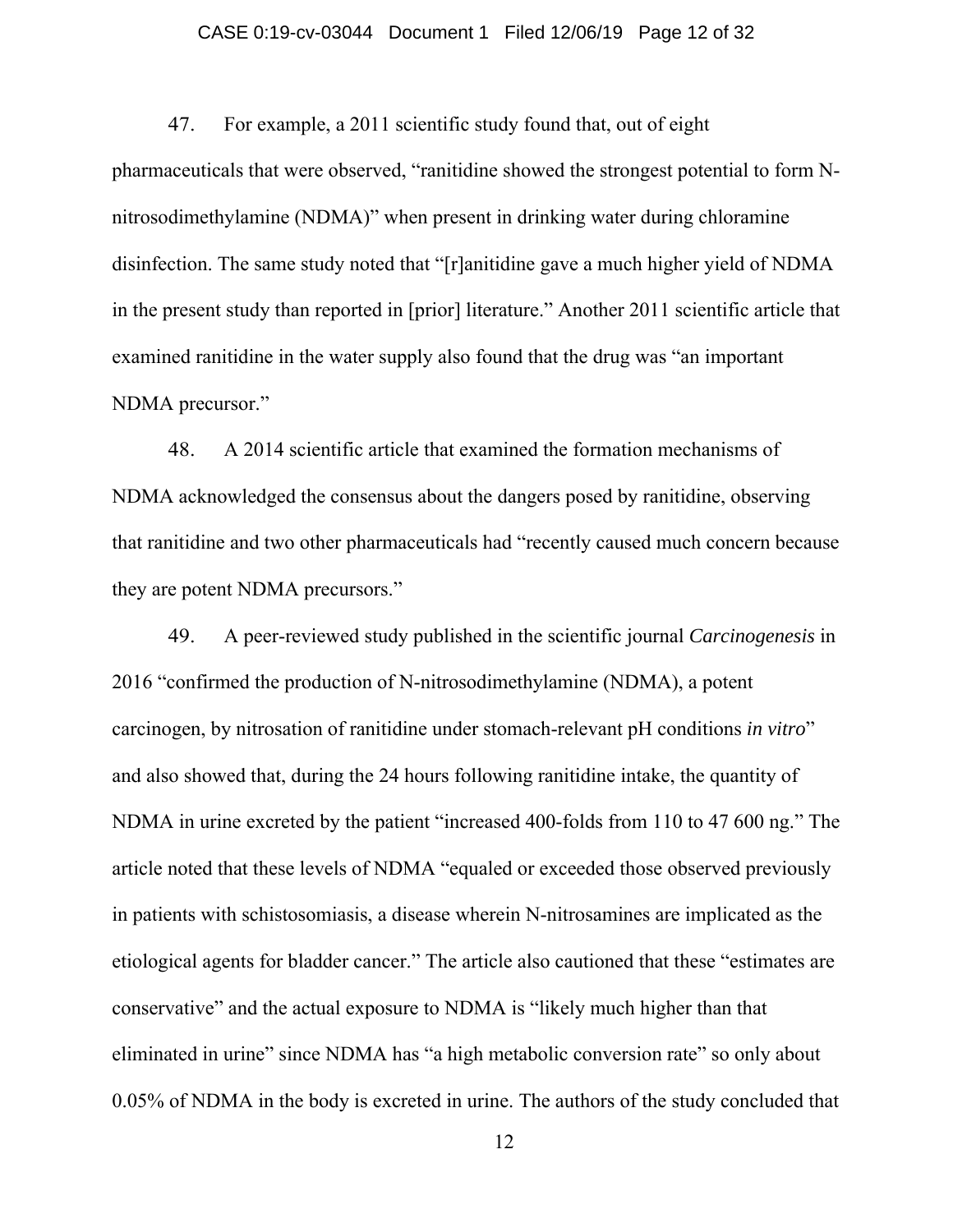### CASE 0:19-cv-03044 Document 1 Filed 12/06/19 Page 13 of 32

"a more comprehensive risk assessment"—such as "[e]pidemiological studies evaluating cancer risk, particularly bladder cancer, attributable to the long-term use of ranitidine" was needed because of "the widespread use of ranitidine." The authors also noted that "alternative medications, such as proton pump inhibitors (PPIs), would less likely promote *in vivo* nitrosation because of the lack of amines in their structure."

50. A 2018 scientific review "summariz[ing] major findings over the last decade related to N-Nitrosodimethylamine (NDMA)" again pointed out that ranitidine had a high rate of NDMA formation "upon chloramination."

51. Despite the undeniable scientific evidence linking ranitidine to the production of high levels of NDMA, Defendants did not disclose this link to consumers on Zantac's label or through any other means.

52. Defendants concealed the Zantac–NDMA link from consumers in part by not reporting it to the FDA, which relies on drug manufacturers (or others, such as those who submit citizen petitions) to bring new information about an approved drug like Zantac to the agency's attention.

53. Manufacturers of an approved drug are required by regulation to submit an annual report to the FDA containing, among other things, new information regarding the drug's safety: "The report is required to contain . . . [a] brief summary of significant new information from the previous year that might affect the safety, effectiveness, or labeling of the drug product. The report is also required to contain a brief description of actions the applicant has taken or intends to take as a result of this new information, for example, submit a labeling supplement, add a warning to the labeling, or initiate a new study."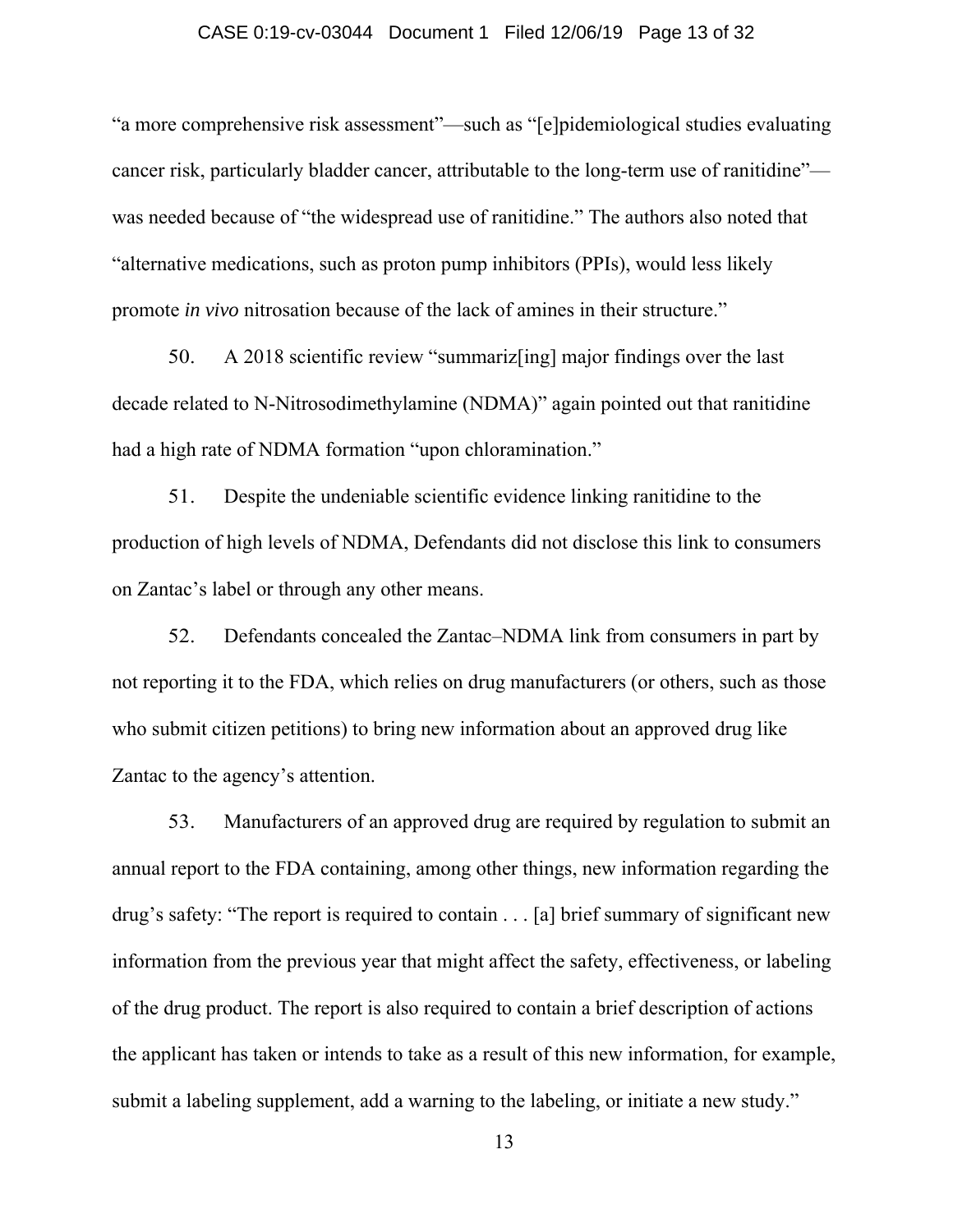#### CASE 0:19-cv-03044 Document 1 Filed 12/06/19 Page 14 of 32

54. The manufacturer's annual report also must contain "[c]opies of unpublished reports and summaries of published reports of new toxicological findings in animal studies and in vitro studies (e.g., mutagenicity) conducted by, or otherwise obtained by, the [manufacturer] concerning the ingredients in the drug product."

55. Defendants simply ignored these regulations and, disregarding the scientific evidence available to them, did not report to the FDA significant new information affecting the safety or labeling of Zantac.

56. Defendants never provided the relevant studies to the FDA, nor did they present to the FDA with a proposed disclosure noting the link between ranitidine and NDMA.

### **V. CLASS ACTION ALLEGATIONS**

57. Plaintiffs bring this action under Federal Rule of Civil Procedure 23(a) and (b)(3), on behalf of themselves and the members of the following Class during the period of January 1, 2010 through the present ("Class Period"):

> All individual residents of Minnesota who purchased over-the-counter Zantac for personal, family, or household use during the Class Period.

58. Excluded from the Class are each Defendant and any entity in which a Defendant has a controlling interest, as well as any Defendant's legal representatives, officers, directors, assignees, and successors.

59. Members of the Class are so numerous and geographically dispersed that joinder of all members is impracticable. During the Class Period, over-the-counter Zantac was one of the best-selling antacid medications in the United States. Hundreds of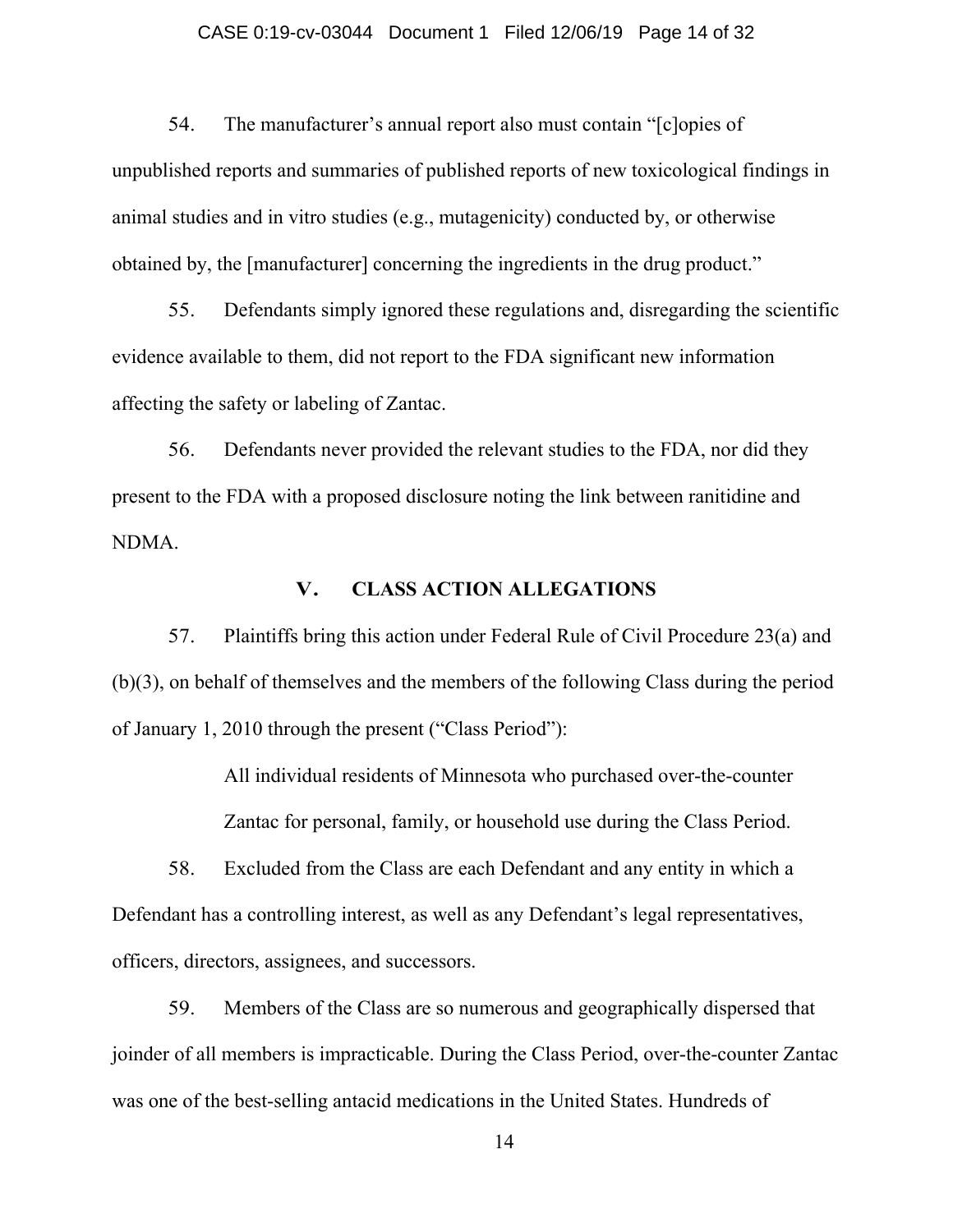#### CASE 0:19-cv-03044 Document 1 Filed 12/06/19 Page 15 of 32

thousands—if not millions—of persons purchased the drug. Class members are readily identifiable from information and records in the possession of Defendants and third-party pharmacies such as CVS, Walgreens, Walmart, and Rite Aid.

60. Plaintiffs' claims are typical of the claims of the members of the class. Plaintiffs and all Class members were damaged by the same wrongful conduct of Defendants: As a result of Defendants' failing to disclose that Zantac exposed users to unsafe levels of the carcinogen NDMA, Plaintiffs and the other Class members were misled into purchasing Zantac—a drug they otherwise would not have purchased. There are numerous Zantac substitutes; in addition to other H2 blockers such as Pepcid-AC and Tagamet-HB, there are also proton pump inhibitors—for example, Dexilant, Nexium, Prevacid, Protonix, AcipHex, and Prilosec—which "block the enzyme in the stomach wall that makes acid."

61. Plaintiffs will fairly and adequately protect and represent the interests of the Class. The interests of Plaintiffs are coincident with, and not antagonistic to, those of the other members of the Class.

62. Plaintiffs' counsel are experienced in the prosecution of class-action litigation and have particular experience with class-action litigation involving pharmaceutical products.

63. Questions of law and fact common to the members of the Class predominate over questions that may affect only individual Class members because Defendants have acted on grounds generally applicable to the entire Class, thereby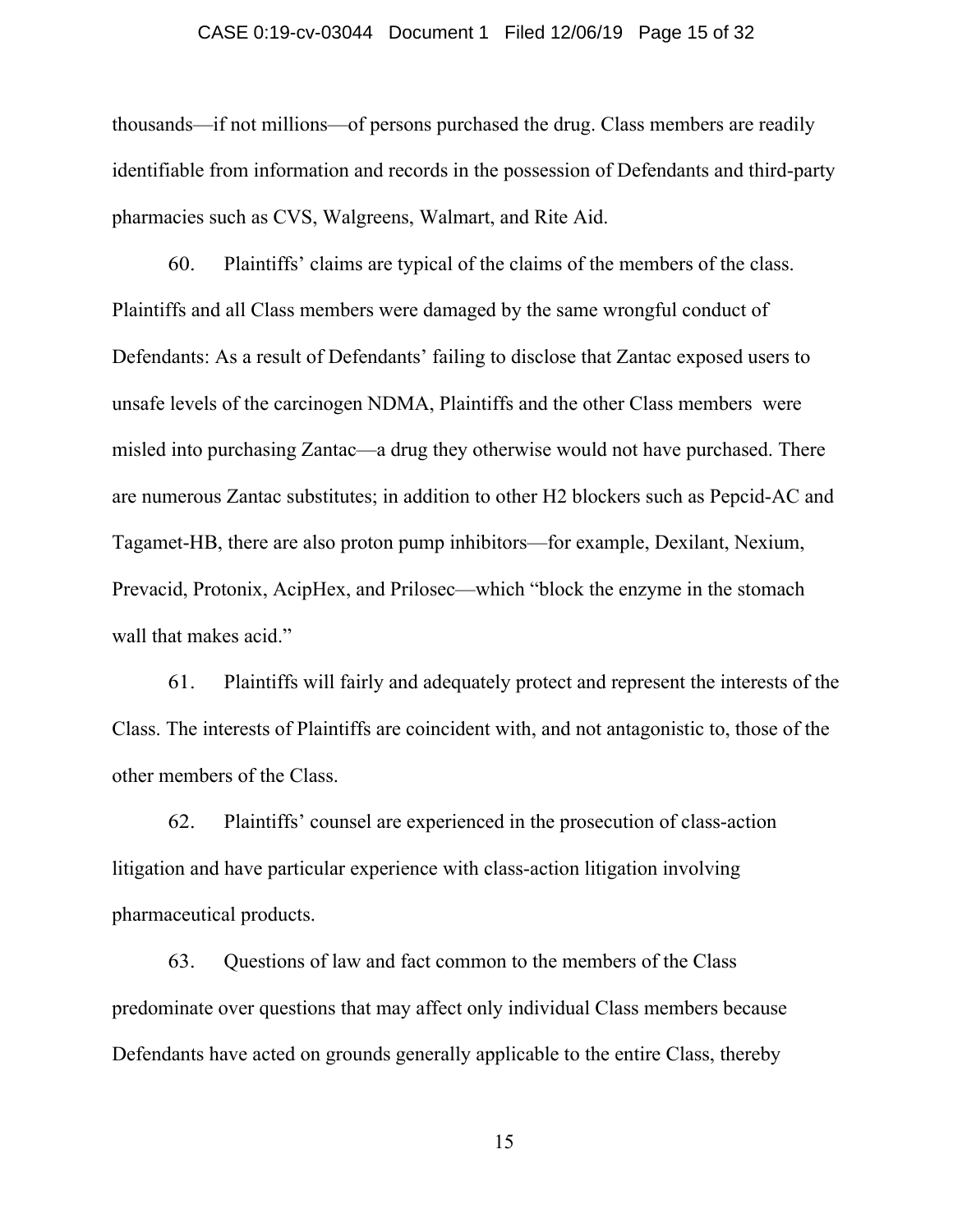#### CASE 0:19-cv-03044 Document 1 Filed 12/06/19 Page 16 of 32

making damages with respect to the class as a whole appropriate. Such generally applicable conduct is inherent in Defendants' wrongful actions.

64. Questions of law and fact common to the Class include, but are not limited to:

- a. Whether the Zantac sold by Defendants exposed Plaintiffs and the other Class members to unsafe levels of the carcinogen NDMA;
- b. Whether Defendants knew or had reason to know that Zantac exposes users to unsafe quantities of NDMA;
- c. Whether Defendants acted to conceal from consumers that Zantac exposes users to unsafe quantities of NDMA;
- d. Whether Defendants' conduct was knowing or willful;
- e. Whether Defendants notified the FDA that Zantac exposes users to unsafe quantities of NDMA;
- f. Whether Defendants attempted to gain approval from the FDA to change Zantac's label to add a warning that the drug exposes users to unsafe quantities of NDMA;
- g. Whether Defendants acted to conceal from the FDA the link between Zantac and NDMA;
- h. Whether Defendants' failure to disclose on Zantac's label (or elsewhere) that the drug produces high levels of the carcinogen NDMA was unfair, deceptive, fraudulent, or unconscionable;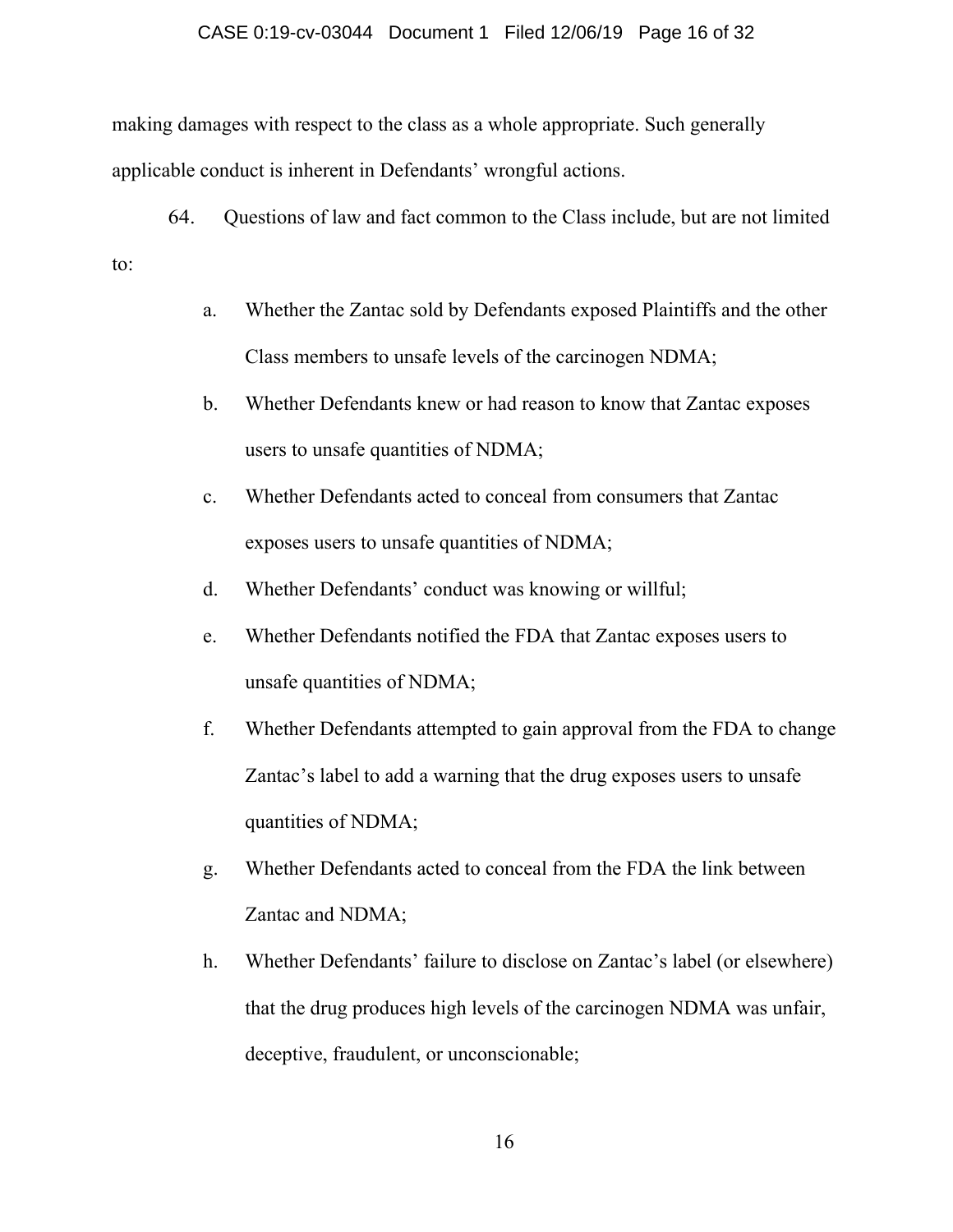- i. Whether Defendants are liable to Plaintiffs and the other Class members for damages under state consumer-protection statutes;
- j. When Defendants manufactured and sold Zantac in the United States;
- k. Whether an injunction should be issued requiring Sanofi Defendants to disclose on Zantac labels that the drug exposes users to unsafe levels of NDMA; and
- l. Whether Plaintiffs and the other Class members are entitled to attorneys' fees, prejudgment interest, and costs, and if so, in what amount.

65. Plaintiffs and the other Class members have all suffered harm and damages as a result of Defendants' unlawful and wrongful conduct. A class action is superior to other available methods for the fair and efficient adjudication of this controversy under Rule 23(b)(3). Such treatment will permit a large number of similarly situated persons to prosecute their common claims in a single forum simultaneously, efficiently, and without the unnecessary duplication of evidence, effort, or expense that numerous individual actions would engender. The benefits of proceeding through the class mechanism including providing injured persons or entities a method for obtaining redress on claims that could not practicably be pursued individually—substantially outweigh potential difficulties in management of this class action. Absent a class action, most members of the class would find the cost of litigating their claims to be prohibitive and will have no effective remedy at law. The class treatment of common questions of law and fact also is superior to multiple individual actions or piecemeal litigation in that it conserves the resources of the courts and the litigants, and promotes consistency and efficiency of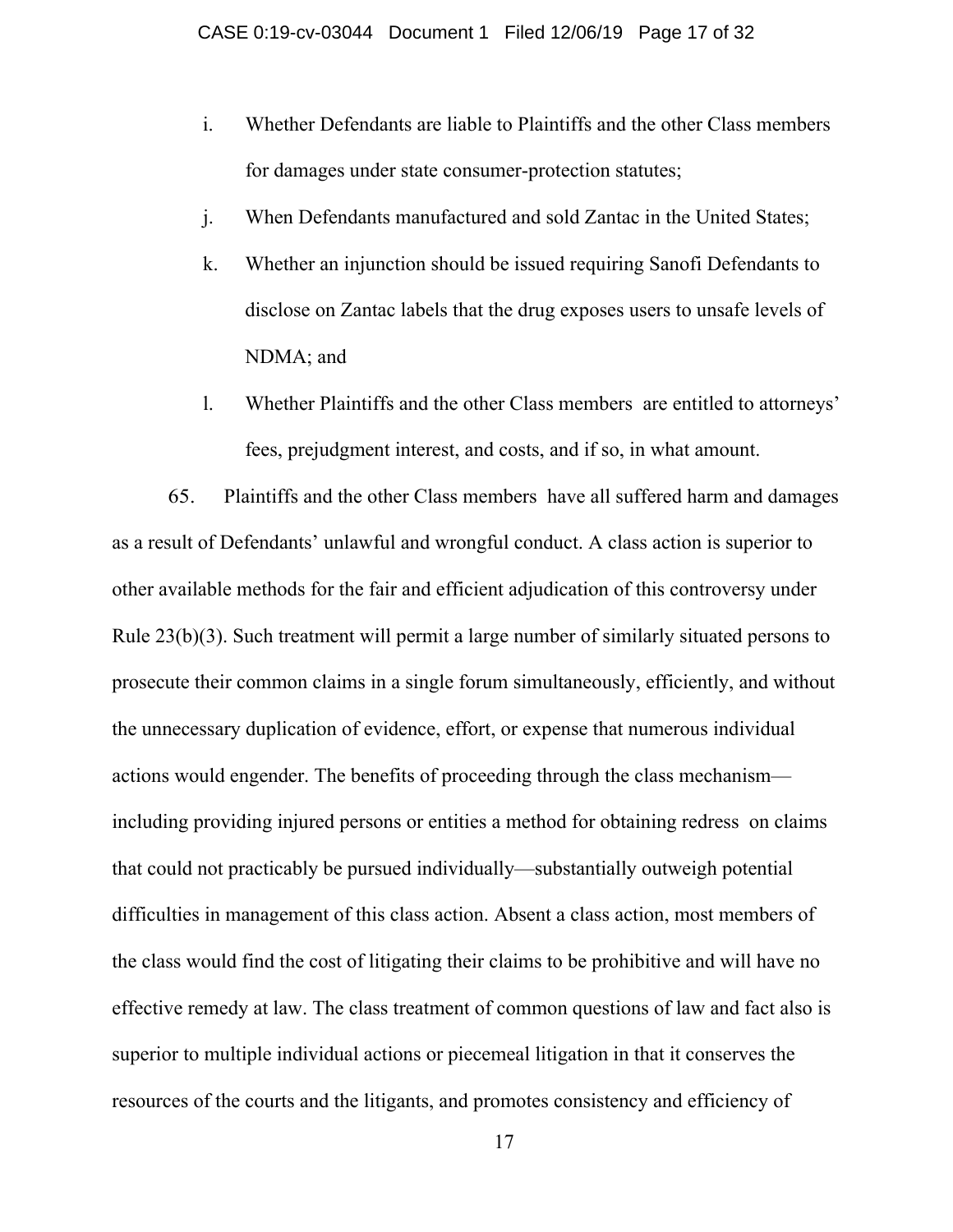adjudication. Additionally, Defendants have acted and failed to act on grounds generally applicable to Plaintiffs and the Class and require court imposition of uniform relief to ensure compatible standards of conduct toward the Class, thereby making appropriate equitable relief to the Class as a whole within the meaning of Rules  $23(b)(1)$  and  $(b)(2)$ .

## **VI. TOLLING OF THE STATUTE OF LIMITATIONS AND ESTOPPEL**

### **A. Tolling**

66. Plaintiffs and the class members had no realistic opportunity to know that Defendants were not disclosing the high levels of the carcinogen NDMA produced by Zantac. In addition, despite their due diligence, Plaintiffs and the Class could not reasonably have expected to learn or discover that Defendants concealed material information about Zantac.

67. Plaintiffs and the other Class members did not discover, and did not know of, facts that would have caused a reasonable person to suspect that Defendants did not disclose the high levels of NDMA produced by Zantac. The information linking Zantac to NDMA was contained exclusively in scholarly articles that were published in scientific journals not widely available to Plaintiffs and the other Class members.

68. Plaintiffs and the other Class members could not have reasonably discovered the true extent of Defendants' deception with regard to Zantac's safety until Valisure filed its citizen petition disclosing the extremely high levels of NDMA produced by Zantac.

69. Defendant's knowledge and active concealment of the high levels of NDMA has tolled any applicable statute of limitation. Defendants are estopped from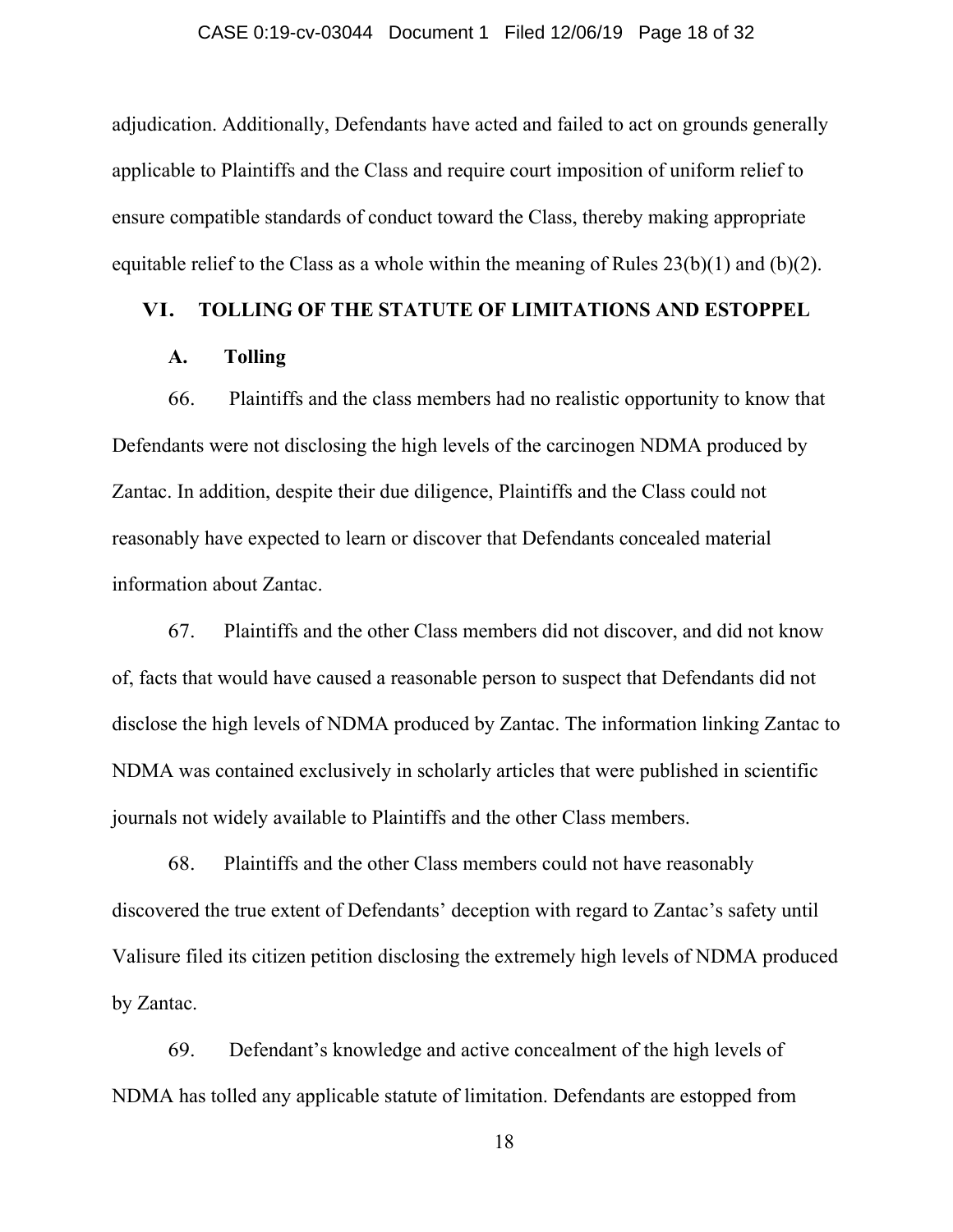#### CASE 0:19-cv-03044 Document 1 Filed 12/06/19 Page 19 of 32

relying on any statute of limitation because the company concealed knowledge about Zantac's true characteristics.

70. Because Plaintiffs and the class members could not have reasonably known about the factual basis for their claims, and because Defendants continued to manufacture and sell Zantac without disclosing this information on the drug's label or elsewhere, plaintiffs' claims should be tolled.

## **B. Estoppel**

71. Defendants were under a continuous duty to disclose to Plaintiffs and the other Class members the risk of NDMA exposure associated with Zantac.

72. Defendants knowingly, affirmatively, and actively concealed or recklessly disregarded the true risks of NDMA exposure associated with Zantac and never updated the drug's label to disclose this risk.

73. Based on the foregoing, Defendants are estopped from relying on any statutes of limitations in defense of this action.

## **VII. CAUSES OF ACTION**

# **COUNT I Violation the Minnesota Prevention of Consumer Fraud Act (Minn. Stat.§§ 325F.68, et seq.)**

74. Plaintiffs re-allege and incorporate by reference all the above allegations as if fully set forth herein. Plaintiffs bring this claim on behalf of themselves the Minnesota Class.

75. The Minnesota Prevention of Consumer Fraud Act ("Minnesota CFA") prohibits "[t]he act, use, or employment by any person of any fraud, false pretense, false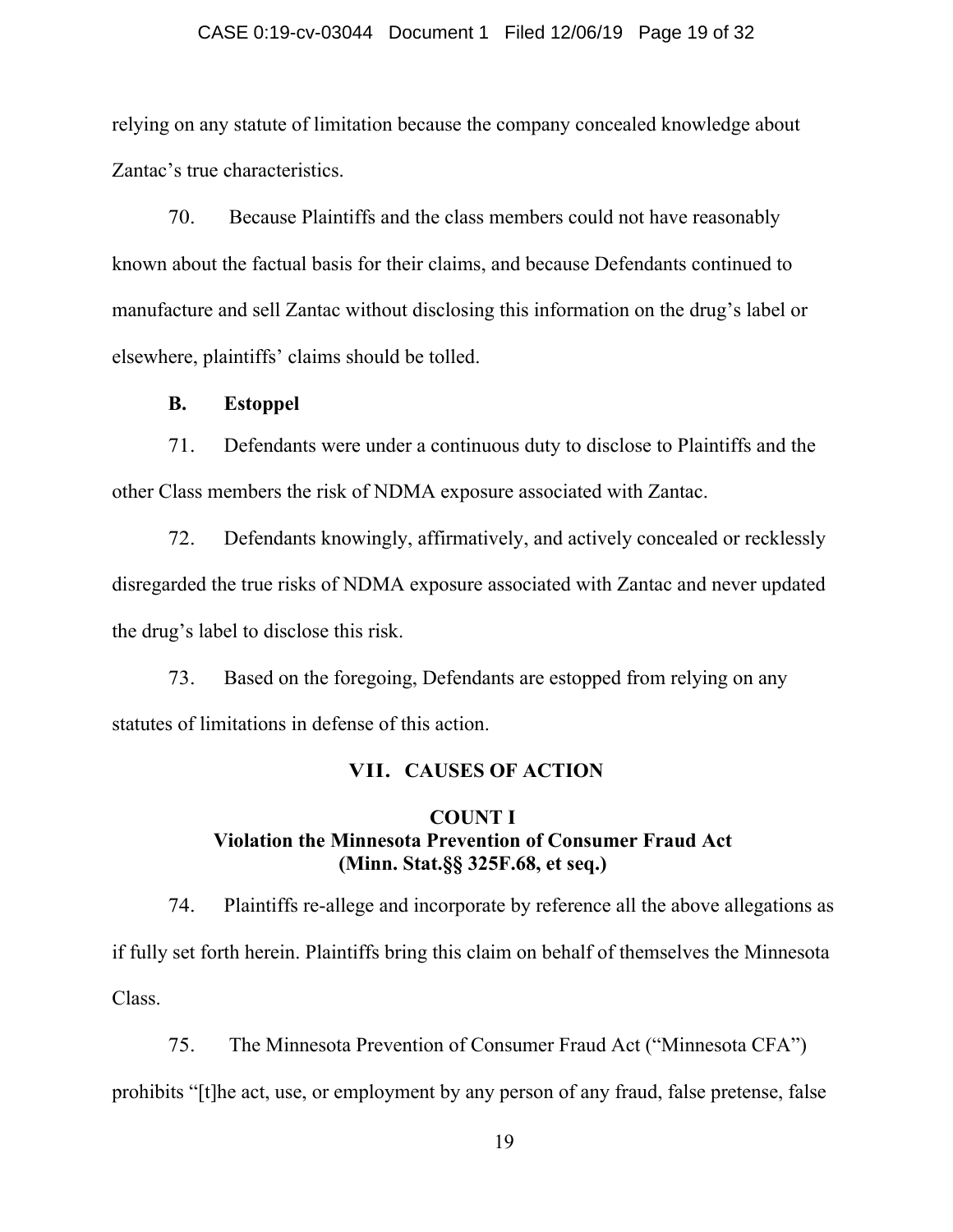#### CASE 0:19-cv-03044 Document 1 Filed 12/06/19 Page 20 of 32

promise, misrepresentation, misleading statement or deceptive practice, with the intent that others rely thereon in connection with the sale of any merchandise, whether or not any person has in fact been misled, deceived, or damaged thereby." Minn. Stat. § 325F.69 subd. 1.

76. Defendants participated in misleading, false, or deceptive acts that violated the Minnesota CFA.

77. Zantac constitutes "merchandise" within the meaning of Minn. Stat. § 325F.68 subd. 2.

78. Defendants constitute a person within the meaning of Minn. Stat. § 325F.68, subd. 3.

79. In the course of their business, Defendants concealed and suppressed material facts concerning Zantac. As alleged in this Complaint:

- a. Defendants' failure to disclose—by labeling or otherwise—the NDMA risk presented by Zantac constitutes "deceptive" acts in violation of the Minnesota CFA. Defendants' conduct constituted misleading, false, unfair or deceptive acts or practices that violated the Minnesota CFA.
- b. In purchasing Zantac from Defendants, Plaintiffs and the other Class members were deceived by Defendants' failure to disclose that Zantac exposes consumers to high levels of the carcinogen NDMA.

80. Defendants' deceptive acts or practices were likely to and did in fact deceive Plaintiffs and the Class about the true characteristics of Zantac, including the high rate of NDMA.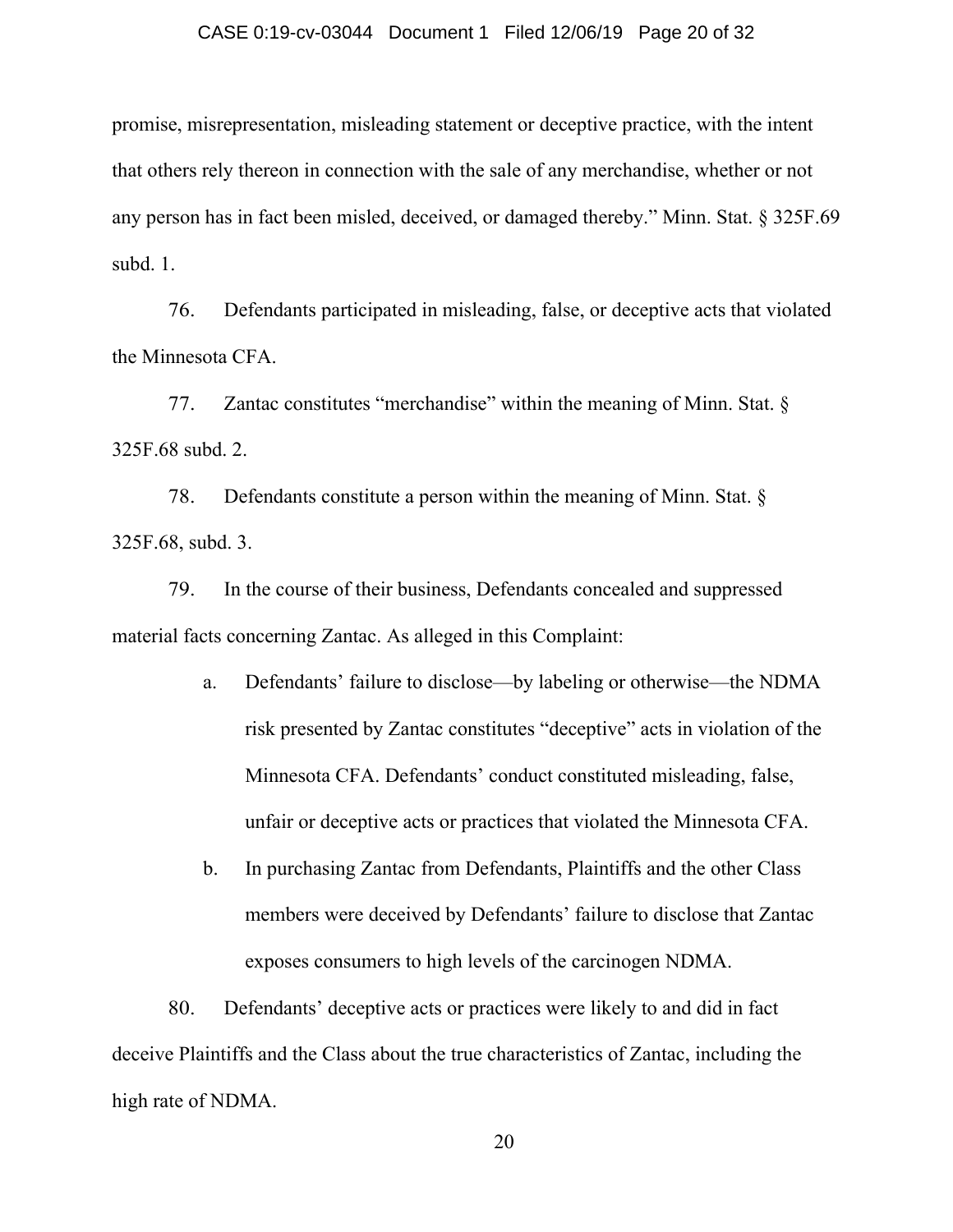#### CASE 0:19-cv-03044 Document 1 Filed 12/06/19 Page 21 of 32

81. Plaintiffs and the Class actually relied on Defendants' misrepresentations and omissions alleged herein, which led Plaintiffs and Class to believe that.

82. Absent those misrepresentations and omissions, Plaintiffs and the Class would not have purchased the products, would not have purchased the products at the prices they paid, and/or would have purchased less expensive alternative over-the-counter medications.

83. Plaintiffs and the Class suffered ascertainable loss and actual damages as a direct and proximate result of Defendants' misrepresentations about the characteristics of Zantac.

84. Plaintiffs did not receive the benefit of their bargain as a result of Defendants' misconduct.

85. Defendants' unlawful acts and practices complained of herein affect the public interest. As a direct and proximate result of Defendants' violations of the Minnesota CFA, Plaintiffs and the Class have suffered injury-in-fact and/or actual damage. Pursuant to Minn. Stat. § 8.31 subd. 3a, Plaintiffs and the Class seek actual damages, attorneys' fees, and any other just and proper relief available under the Minnesota CFA.

86. Defendants knew or should have known that their conduct violated the Minnesota CFA.

87. Plaintiffs and the Class seek actual damages, attorneys' fees, and any other just and proper relief available under the Minnesota CFA. This action will achieve a public benefit. The misrepresentations by Defendant were significant and directly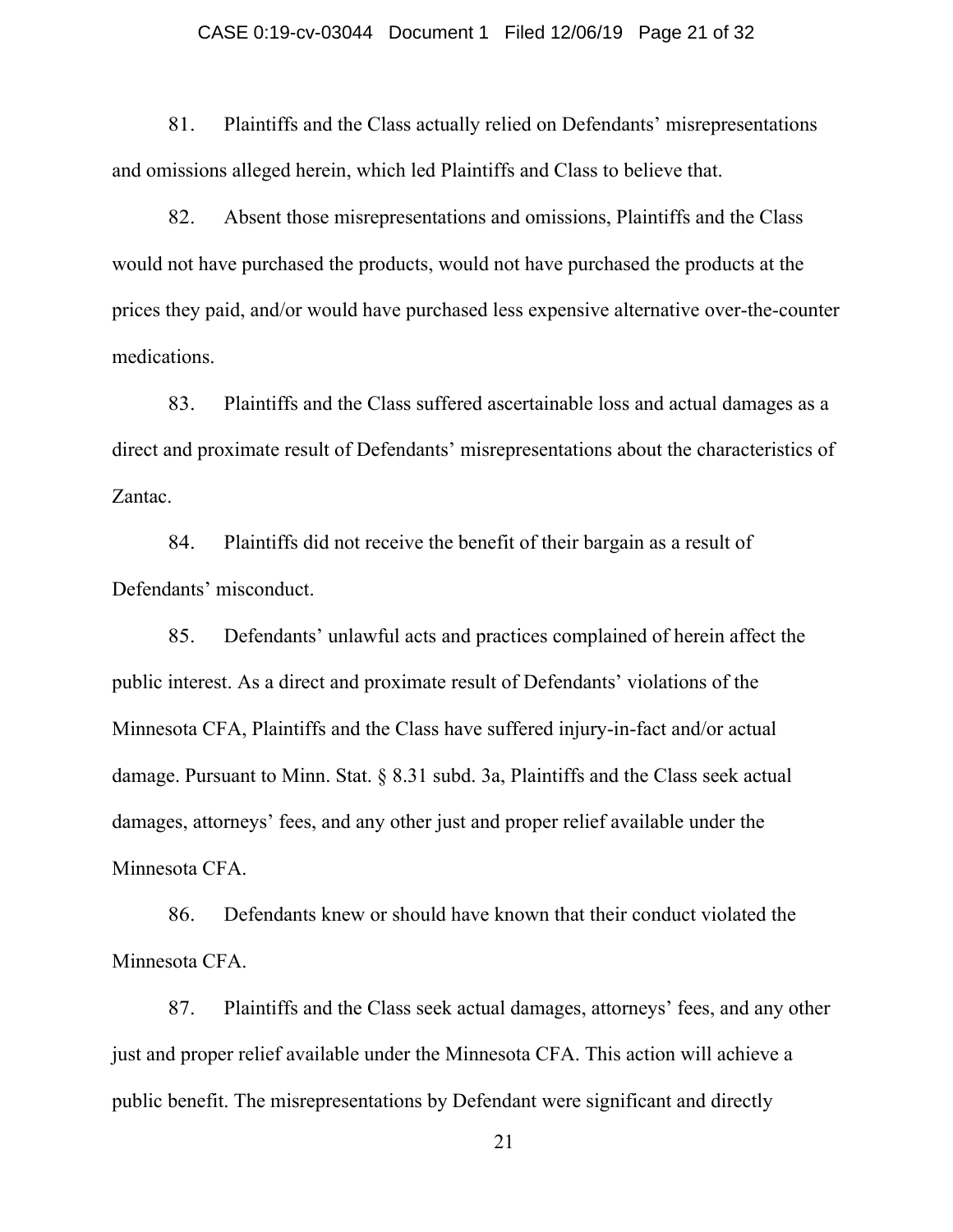#### CASE 0:19-cv-03044 Document 1 Filed 12/06/19 Page 22 of 32

contributed to the harm suffered by Plaintiffs. The misrepresentations were made to increase profits at the expense of Plaintiffs and its patients. Plaintiffs seek monetary and injunctive relief, in order to stop further damage to Zantac consumers throughout the country.

88. In the alternative, pursuant to Minn. Stat. §§ 325F.69 subd. 1 and 325F.70 subd. 1, Plaintiffs request that this Court enjoin Defendant from engaging in the methods, acts, or practices alleged herein, and requiring Defendants to either (i) cease selling Zantac or (ii) add a label to their Zantac packaging warning consumers of the high levels of NDMA they will be exposed to by taking the drug

# **COUNT II Violation of Minnesota Uniform Deceptive Trade Practices Act (Minn. Stat. §§ 325D.43-48, et seq.)**

89. Plaintiffs re-allege and incorporate by reference all the above allegations as if fully set forth herein. Plaintiffs bring this claim on behalf of themselves and the Minnesota Class.

90. The Minnesota Deceptive Trade Practices Act, Minn. Stat. § 325D.44, ("Minnesota DTPA") prohibits, *inter alia*, deceptive trade practices, which occur when a person "(5) represents that goods or services have sponsorship, approval, characteristics, ingredients, uses, benefits, or quantities that they do not have or that a person has a sponsorship, approval, status, affiliation, or connection that the person does not have;" and "(7) represents that goods or services are of a particular standard, quality, or grade, or that goods are of a particular style or model, if they are of another."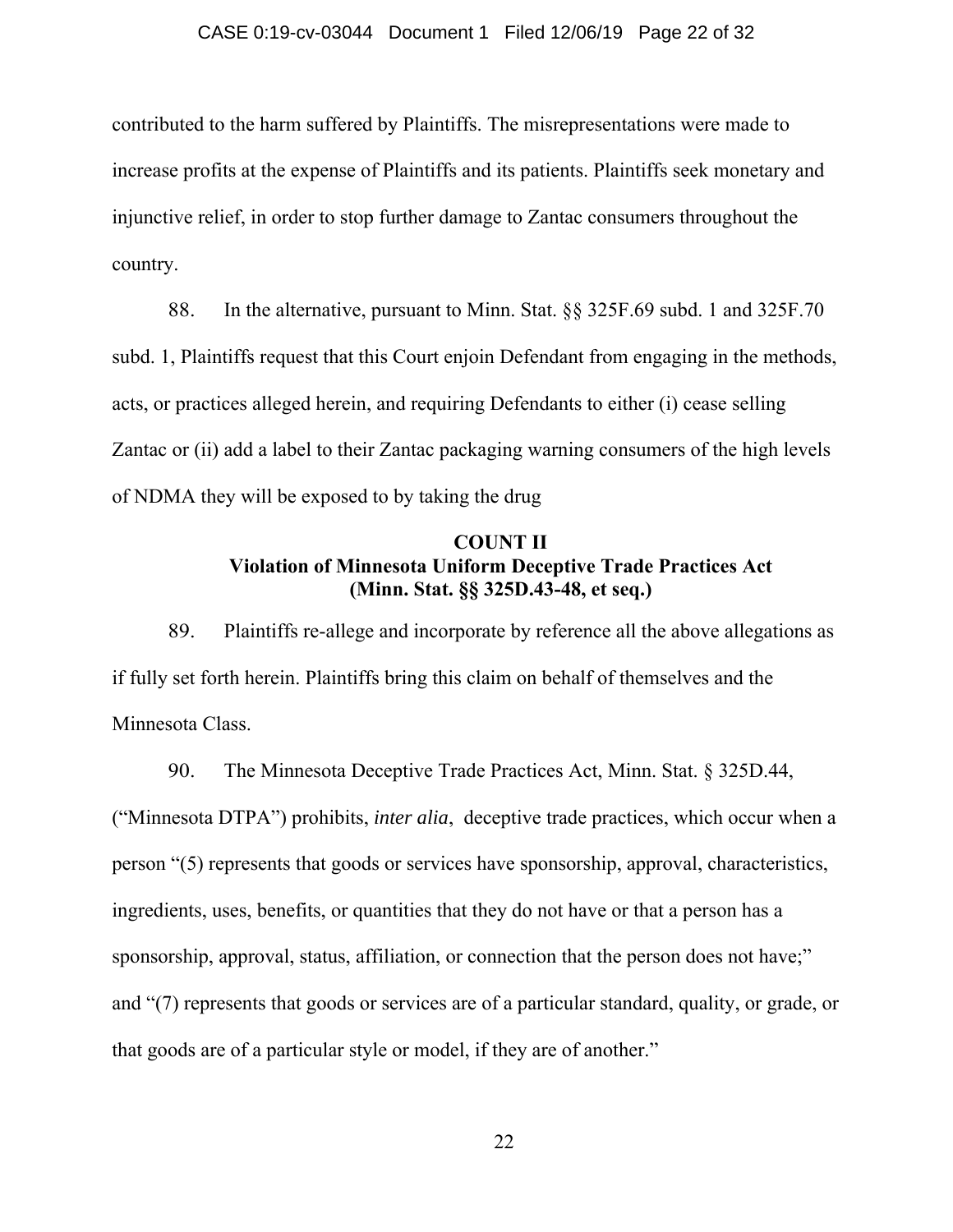#### CASE 0:19-cv-03044 Document 1 Filed 12/06/19 Page 23 of 32

91. In the course of Defendants business, it engaged in deceptive practices by representing that Zantac had characteristics, ingredients, uses, benefits, or qualities that it does not have; representing that Zantac was of a particular standard, quality, or grade.

92. In the course of their business, Defendants concealed and suppressed material facts concerning Zantac. As alleged in this Complaint:

- a. Defendants' failure to disclose—by labeling or otherwise—the NDMA risk presented by Zantac constitutes deceptive acts in violation of the Minnesota DTPA. Defendants' conduct constituted misleading, false, unfair or deceptive acts or practices that violated the Minnesota DTPA.
- b. In purchasing Zantac from Defendants, Plaintiffs and the other Class members were deceived by Defendants' failure to disclose that Zantac exposes consumers to high levels of the carcinogen NDMA.
- c. Defendants' failure to disclose to Plaintiffs and Class members the NDMA levels present in Zantac is likely to deceive members of the public into believing that the drug would not expose them to the known carcinogen NDMA.

93. Defendants participated in misleading, false, or deceptive acts that violated the Minnesota DTPA. By failing to disclose and by actively concealing the fact that Zantac had high levels of NDMA, Defendants engaged in deceptive business practices prohibited under the Minnesota DTPA. Defendants' actions as set forth above occurred in the conduct of trade or commerce.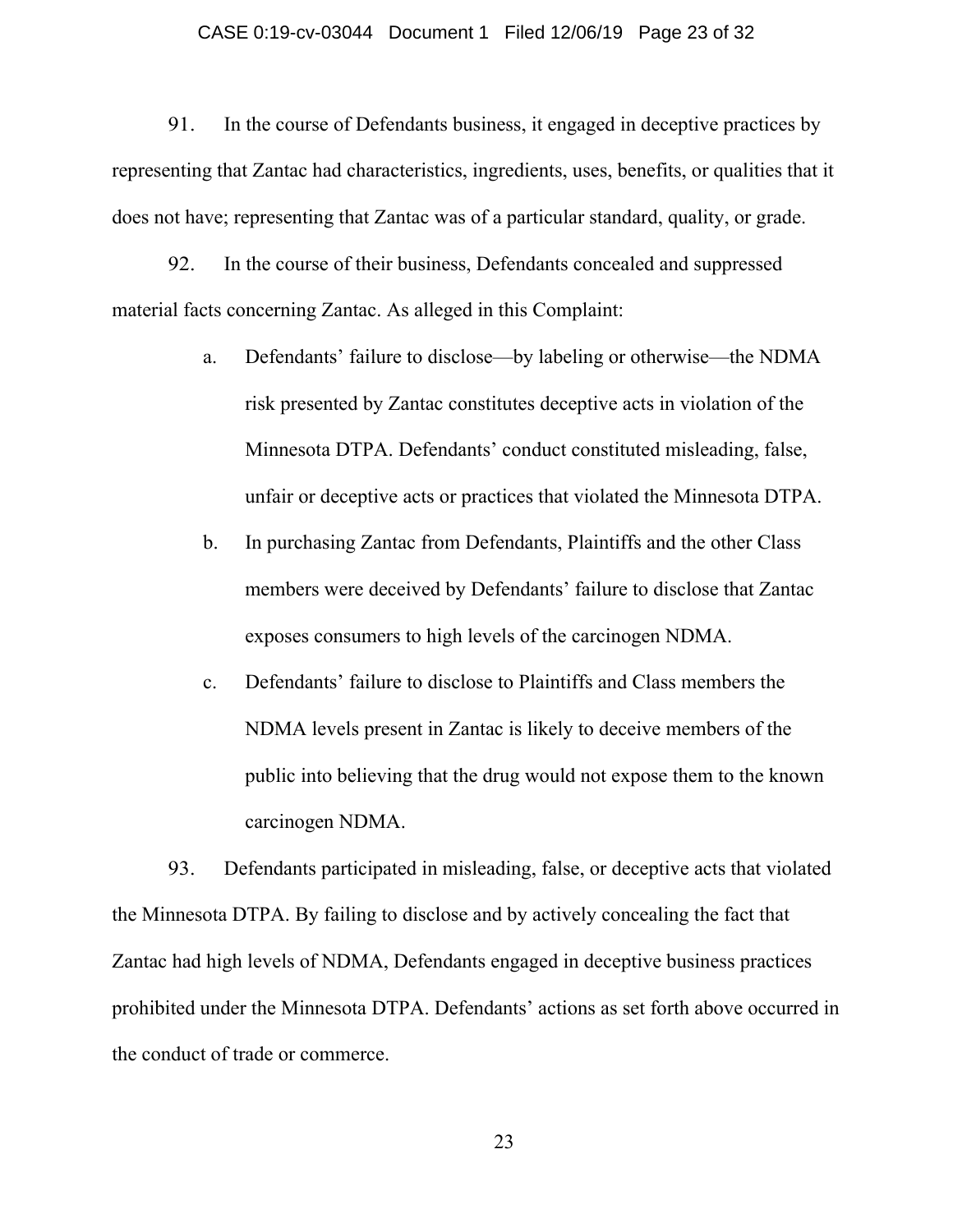#### CASE 0:19-cv-03044 Document 1 Filed 12/06/19 Page 24 of 32

94. In the course of its business, Defendants willfully failed to disclose and actively concealed the high carcinogen levels in Zantac. Defendants also engaged in deceptive trade practices by employing deception, deceptive acts or practices, fraud, misrepresentations, or concealment, suppression or omission of any material fact with intent that others rely upon such concealment, suppression or omission, in connection with the sale of Zantac.

95. Defendants knew the true nature of Zantac, and the potential harm plaintiffs and member of the class could experience.

96. Defendants intentionally and knowingly misrepresented material facts regarding Zantac with the intent to mislead Plaintiffs and the Class.

97. Defendants knew or should have known that its conduct violated the Minnesota DTPA. And Defendants unfair or deceptive acts or practices were likely to and did in fact deceive Plaintiffs and the Class about the true characteristics and value of Zantac.

98. Plaintiffs and the Class actually relied on Defendants' misrepresentations and omissions alleged herein, which led Plaintiffs and members of the Class to believe that Zantac was safe.

99. Absent those misrepresentations and omissions, Plaintiffs and the Class would not have purchased the products, would not have purchased the products at the prices they paid, and/or would have purchased alternative antacid medications that did not contain the carcinogen NDMA.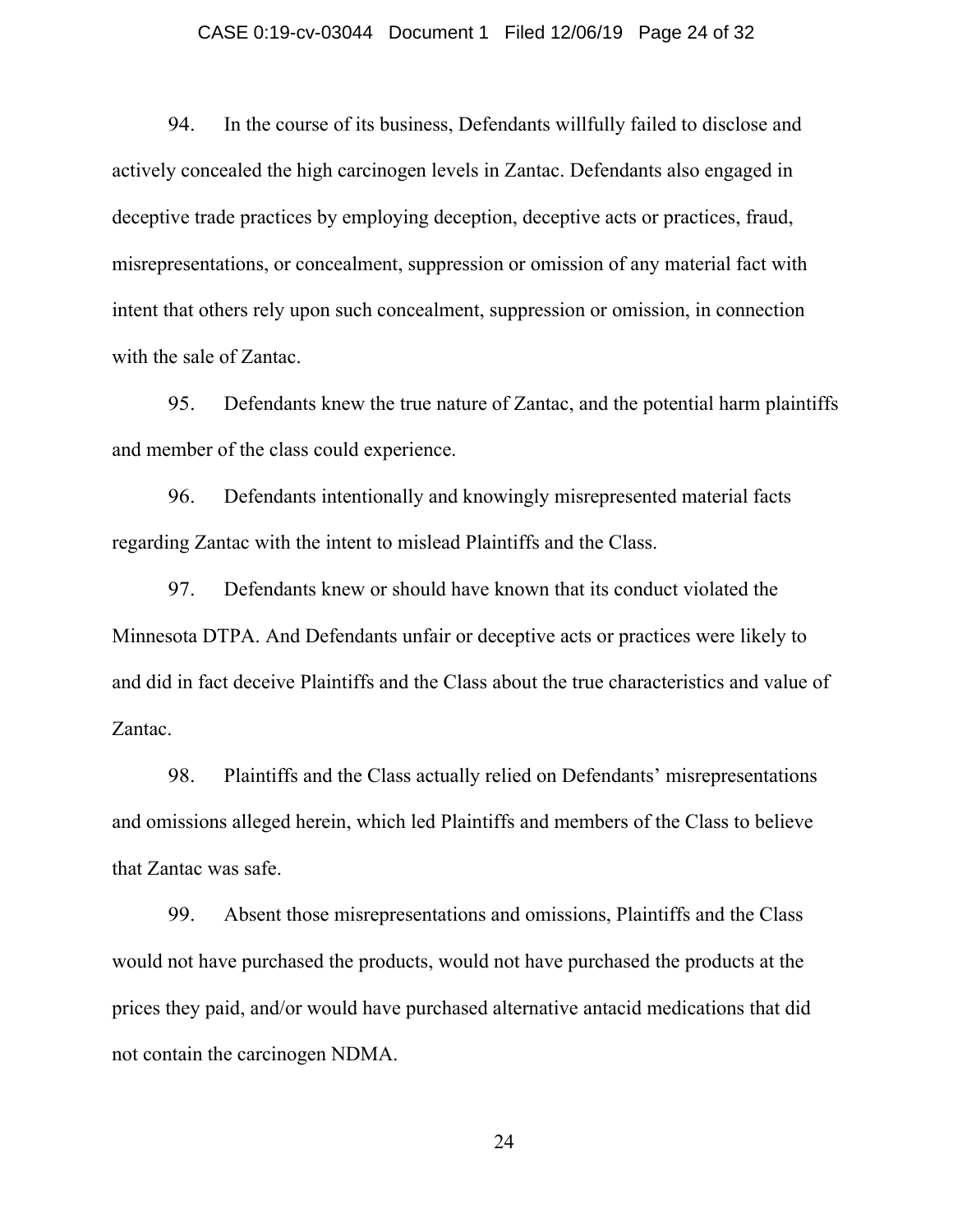## CASE 0:19-cv-03044 Document 1 Filed 12/06/19 Page 25 of 32

100. Plaintiffs and the Class suffered ascertainable loss and actual damages as a direct and proximate result of Defendants' misrepresentations and its concealment of and failure to disclose material information about Zantac. Plaintiffs and the Class who purchased Zantac would not have purchased Zantac if the products' true nature had been disclosed, or would have paid significantly less for it, which shows that Plaintiffs and the Class actually relied on Defendants' misrepresentations and omissions.

101. Plaintiffs did not receive the benefit of their bargain as a result of Defendants' misconduct.

102. Pursuant to Minn. Stat. § 8.31 subd. 3a, Plaintiffs and the Class seek actual damages, attorneys' fees, and any other just and proper relief available under the Minnesota DTPA. This action will achieve a public benefit. The misrepresentations by Defendants were significant, directed to millions of consumers, and directly contributed to the harm suffered by Plaintiffs and the Class. The misrepresentations were made to increase profits at the expense of Plaintiffs. Plaintiffs and the Class seek monetary and injunctive relief, in order to stop further damage to antacid consumers throughout the country.

103. In the alternative, pursuant to Minn. Stat. § 325D.45, Plaintiffs and the Class are likely to be harmed going forward by the sale and distribution of Zantac. As such, Plaintiff seek injunctive relief requiring Defendants to cease the complained of methods, acts, or practices, and requiring Defendants to either (i) cease selling Zantac or (ii) add a label to their Zantac packaging warning consumers of the high levels of NDMA they will be exposed to by taking the drug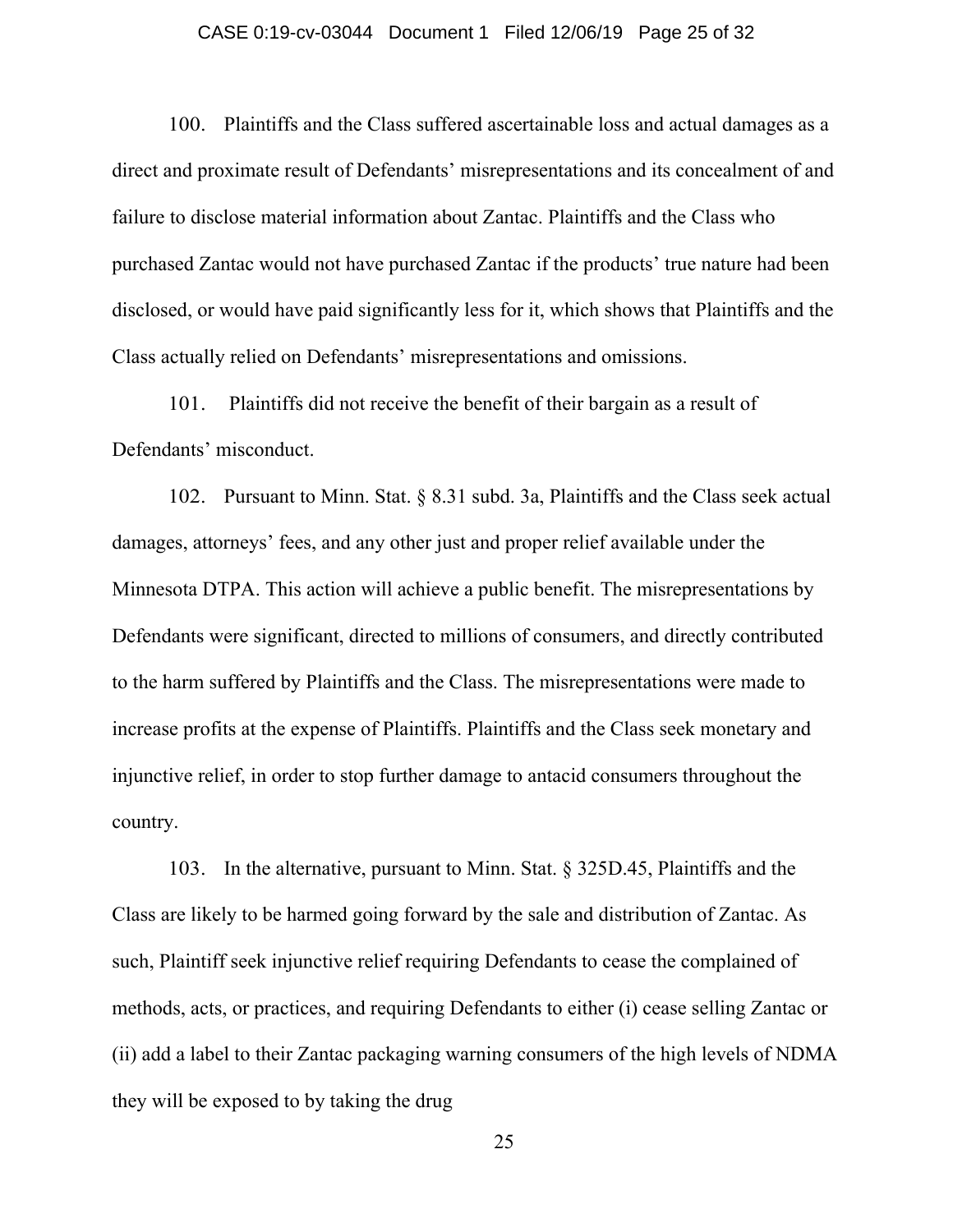104. Defendants willfully engaged in deceptive trade practices in violation of the DTPA, and as a result, Plaintiffs and the Class are entitled to costs and attorneys' fees.

# **COUNT III Violation of Minnesota Unlawful Trade Practices Act (Minn. Stat. § 325D.09,** *et seq.***)**

105. Plaintiffs re-allege and incorporate by reference all the above allegations as if fully set forth herein. Plaintiffs bring this claim on behalf of themselves and the Class.

106. The Minnesota Unlawful Trade Practices Act (Minnesota UTPA), Minn. § 325D.13, states that "No person shall, in connection with the sale of merchandise, knowingly misrepresent, directly or indirectly, the true quality, ingredients or origin of such merchandise."

107. In the course of their business, Defendants concealed and suppressed material facts concerning the true quality of Zantac. Defendants did this by failing to disclose the high levels of NDMA in Zantac, and the potential harm to consumers if ingested. Plaintiffs and the Class had no way of discerning that Defendants' representations about Zantac were false and misleading. Defendants' conduct constituted misleading, false, unfair or deceptive acts or practices that violated the Minnesota UTPA. Defendants knew or should have known that its conduct violated the Minnesota UTPA, and Defendants owed a duty Plaintiffs and the Class.

108. Defendants' unlawful acts or practices were likely to and did in fact deceive Plaintiffs and the Class about the true quality of Zantac. Plaintiffs and the Class actually relied on Defendants' misrepresentations and omissions alleged herein, which led Plaintiffs and Class to believe that Zantac did not contain dangerous carcinogens.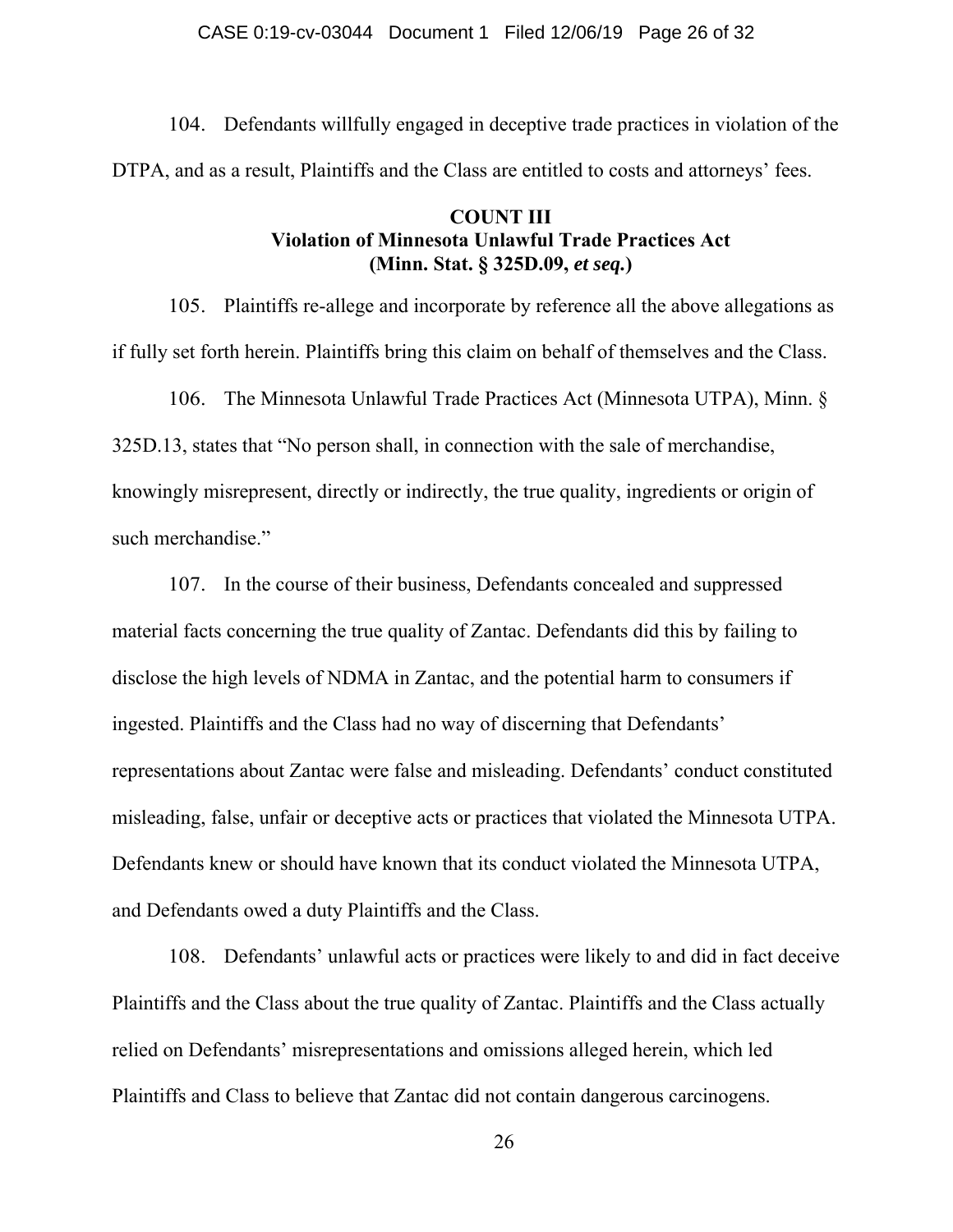#### CASE 0:19-cv-03044 Document 1 Filed 12/06/19 Page 27 of 32

109. Absent those misrepresentations and omissions, Plaintiffs and the Class would not have purchased the products, would not have purchased the products at the prices they paid, and/or would have purchased less expensive alternative over-the-counter medication.

110. The facts concealed and omitted by Defendants from Plaintiffs and the other Class members are material in that a reasonable consumer would have considered them to be important in deciding whether to purchase over-the-counter Zantac. Had Plaintiffs and the other Class members known about the defective nature of Zantac, they would not have purchased Zantac and instead would have purchased one of many available substitute medications.

111. Accordingly, Plaintiffs and the other Class members have suffered injuryin-fact, including lost money or property, as a result of Defendants' misrepresentations and omissions.

112. Plaintiffs' and the other Class members' injuries were proximately caused by Defendants' unlawful and deceptive business practices.

113. Pursuant to Minn. § 8.31(3a), Plaintiffs and the Class seek actual damages, attorneys' fees, and any other just and proper relief available under the Minnesota UTPA. This action will achieve a public benefit. The misrepresentations by Defendants were significant, directed to millions of consumers, and directly contributed to the harm suffered by Plaintiffs and the Class. The misrepresentations were made to increase profits at the expense of Plaintiffs. Plaintiffs and the Class seek monetary and injunctive relief, in order to stop further damage to the class.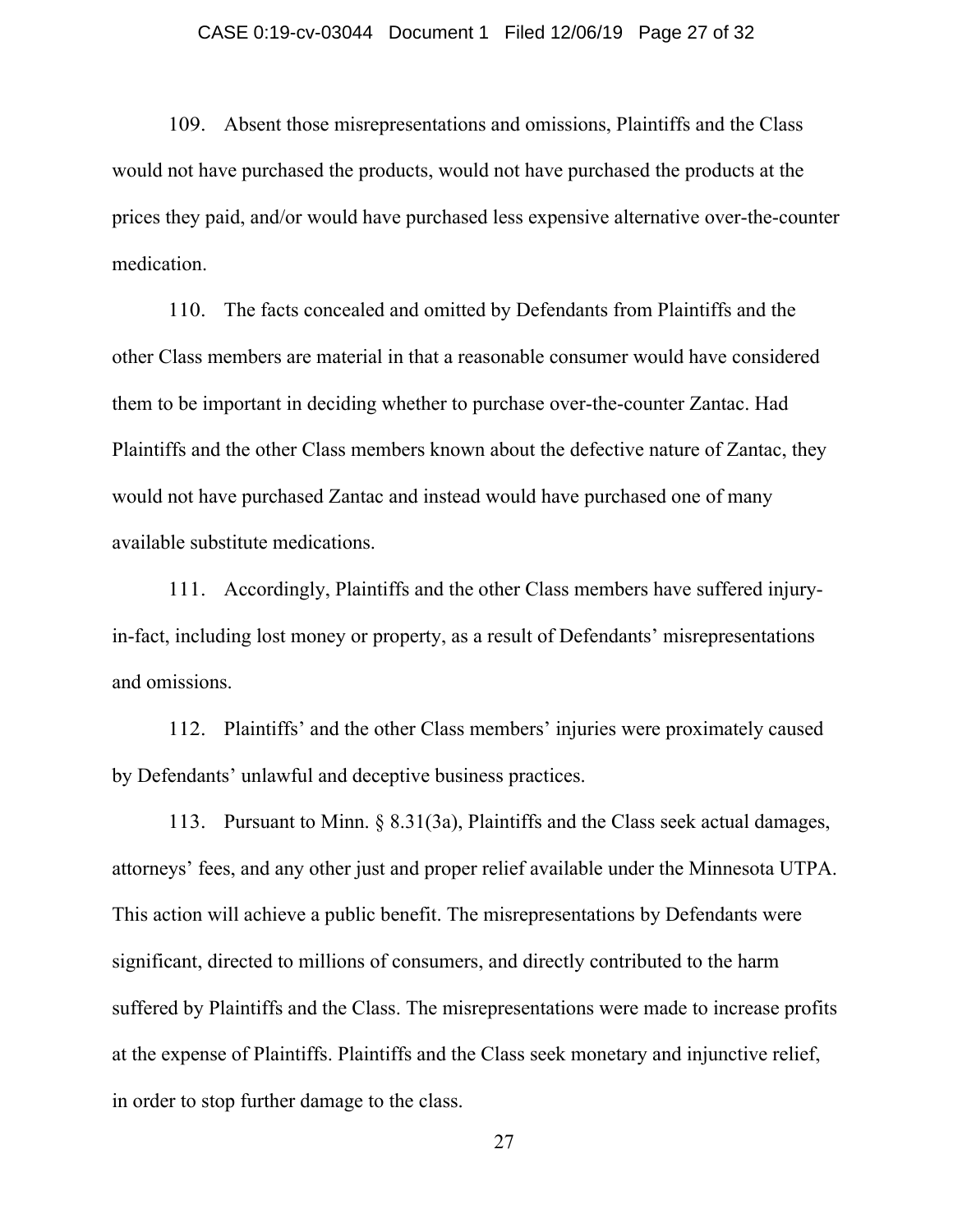#### CASE 0:19-cv-03044 Document 1 Filed 12/06/19 Page 28 of 32

114. Additionally, pursuant to Minn. § 325D.15, Plaintiffs and the Class have been harmed and are likely to be harmed going forward by the sale and distribution of Zantac, and are entitled to actual damages, as well as injunctive relief. As such, Plaintiffs request that this Court enter such orders or judgments as may be appropriate, including a declaratory judgment that each Defendant has violated the Minnesota UTPA and enjoining Defendants from continuing their unfair, unlawful, and/or fraudulent trade practices.

## **COUNT IV Unjust Enrichment**

115. Plaintiffs re-allege and incorporate by reference all the above allegations as if fully set forth herein. Plaintiffs bring this claim on behalf of themselves and the Class.

116. Defendants have benefitted from selling Zantac, whose value was artificially inflated by Defendants' concealment of the high levels of NDMA in Zantac, and the potential harm to consumers if ingested. Accordingly, Defendants have been unjustly enriched at the expense of Plaintiffs and the Class.

117. Defendants have received and retained unjust benefits from the Plaintiffs and Class, and an inequity has resulted.

118. It is inequitable and unconscionable for Defendants to retain these benefits. Because Defendants concealed its fraud and deception, Plaintiffs and the Class were not aware of the true facts concerning Zantac and certainly did not benefit from Defendants' misconduct.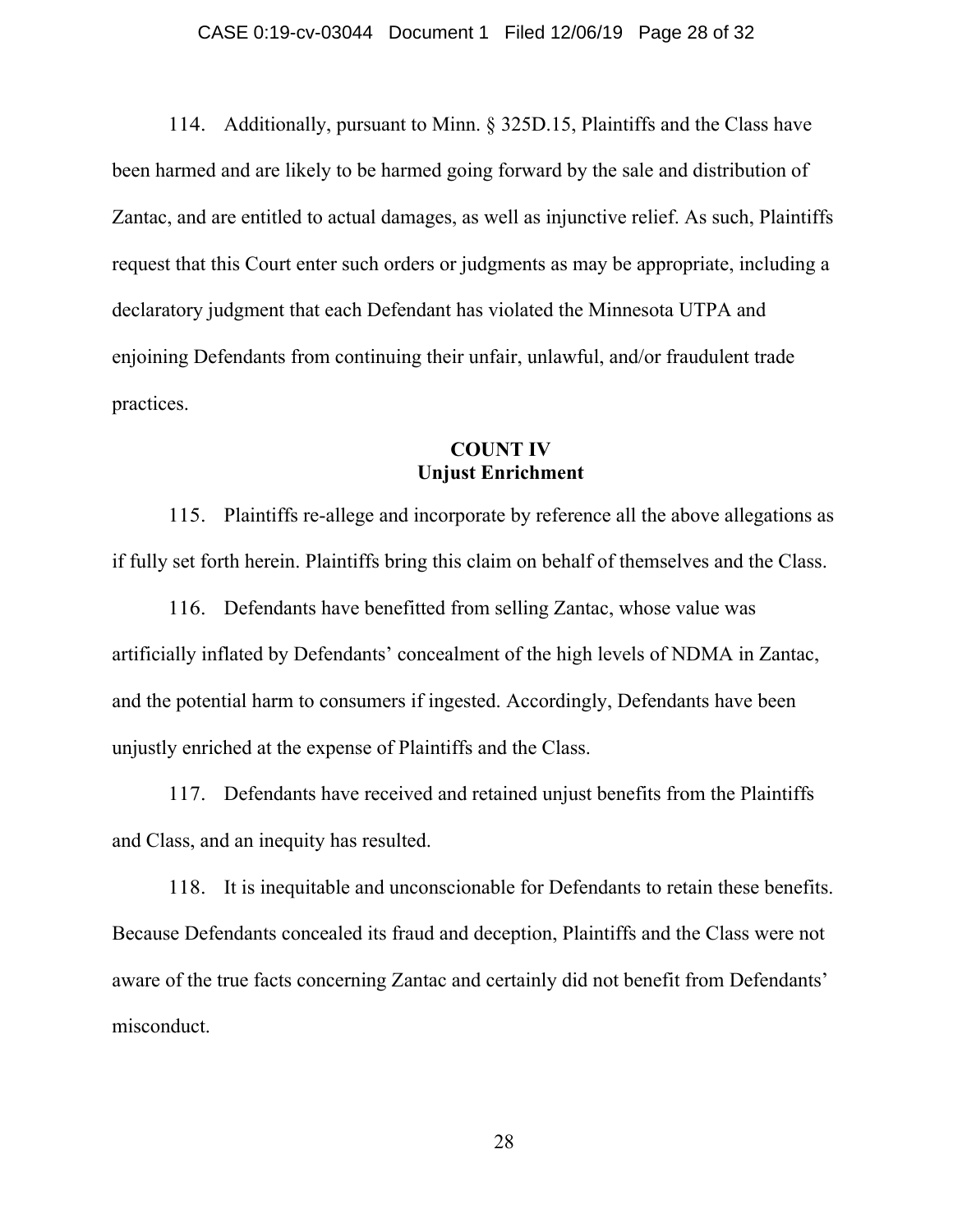#### CASE 0:19-cv-03044 Document 1 Filed 12/06/19 Page 29 of 32

119. Defendants knowingly accepted the unjust benefits of its fraudulent conduct and other misconduct.

120. As a result of Defendants' misconduct, the amount of its unjust enrichment should be disgorged and returned to Plaintiffs and the Class in an amount to be proven at trial.

# **COUNT V Negligence**

121. Plaintiffs re-allege and incorporate by reference all the above allegations as if fully set forth herein. Plaintiffs bring this claim on behalf of themselves and the Class.

122. Plaintiff brings this cause of action individually and on behalf of the Class.

123. With respect to its testing, producing, marketing, and selling Zantac, Defendants had a duty to use its professional expertise and exercise the degree of skill and learning ordinarily used under the same, or similar, circumstances by a person or entity in Defendants' business.

124. Defendants breached this duty by failing to exercise the requisite degree of care in testing, producing, marketing, and selling Zantac to prevent it from harming users.

125. As a result, the Plaintiffs and other class members were harmed.

126. The damages incurred by Plaintiffs and the other Class members were, or should have been, foreseen by Defendants, as Defendants were uniquely positioned to understand the risks of Zantac.

127. Defendants breached its duties, as alleged above, and breached the requisite standard of care owed to all foreseeable plaintiffs and were therefore negligent.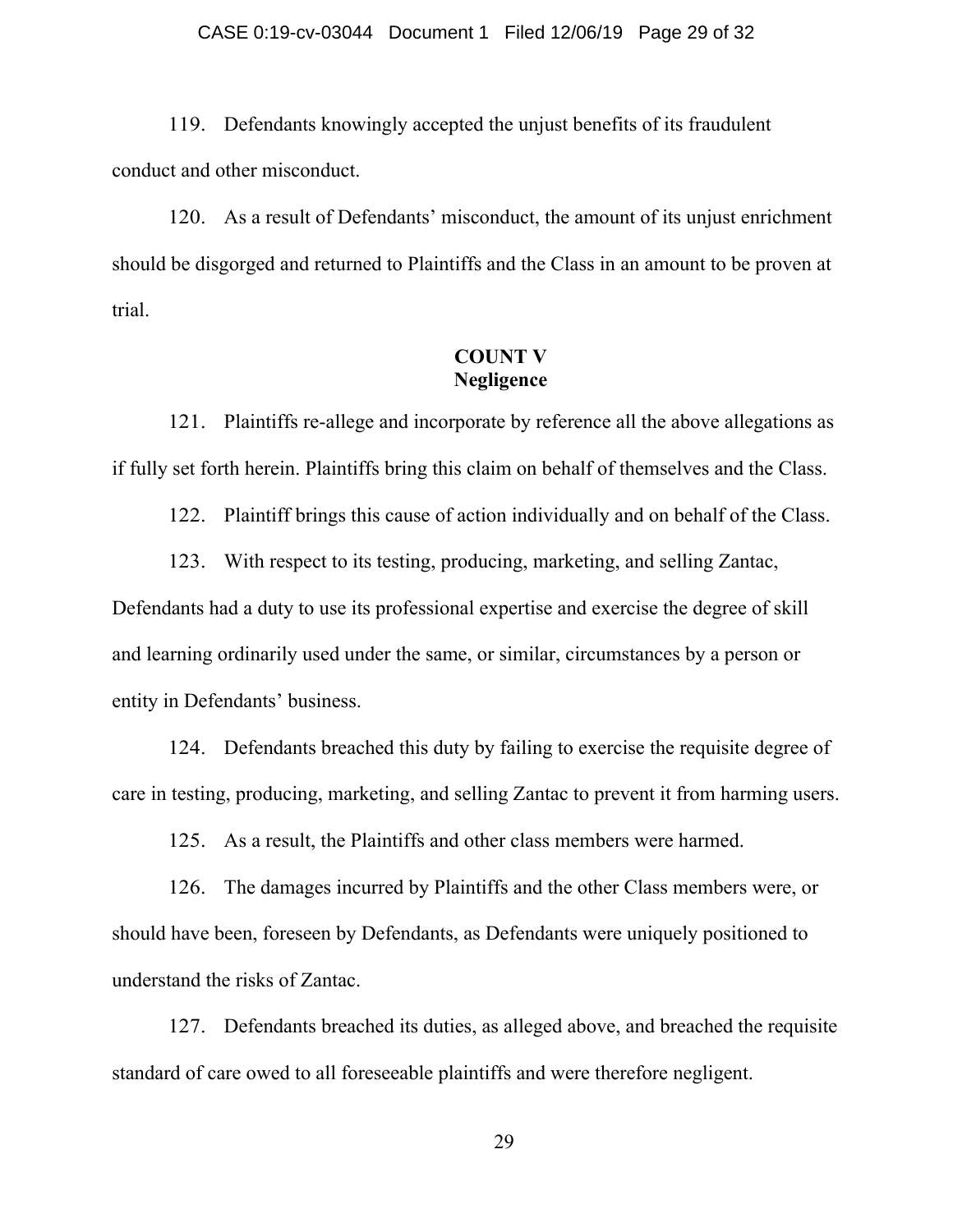128. Defendants' breaches were a direct and proximate cause of the injuries and damages sustained by the Plaintiff and the other Class members.

129. As a direct and proximate result of the foregoing, Plaintiff and the Class have been injured and suffered financial loss for which damages, injunctive, declaratory and other relief as may be available at law or equity is warranted.

## **VIII. PRAYER FOR RELIEF**

WHEREFORE, Plaintiffs request on behalf of themselves and members of the Class that the Court enter an order or judgment against Defendants including the following:

- A. An order determining this action may be maintained as a class action under Rule 23(a), (b)(2), and (b)(3) of the Federal Rules of Civil Procedure and direct that reasonable notice of this action, as provided by Rule 23(c)(2) of the Federal Rules of Civil Procedure, be given to members of the Class;
- B. An order designating Plaintiffs as representatives of the Class and appointing their counsel as Class Counsel;
- C. Judgment temporarily and permanently enjoining Defendants from continuing the unlawful, deceptive, fraudulent, harmful and unfair business conduct and practices alleged in this complaint;
- D. Judgment temporarily and permanently enjoining Defendants from continuing to sell, market or distribute Zantac;
- E. Judgment against Defendants in favor of Plaintiffs and the class members;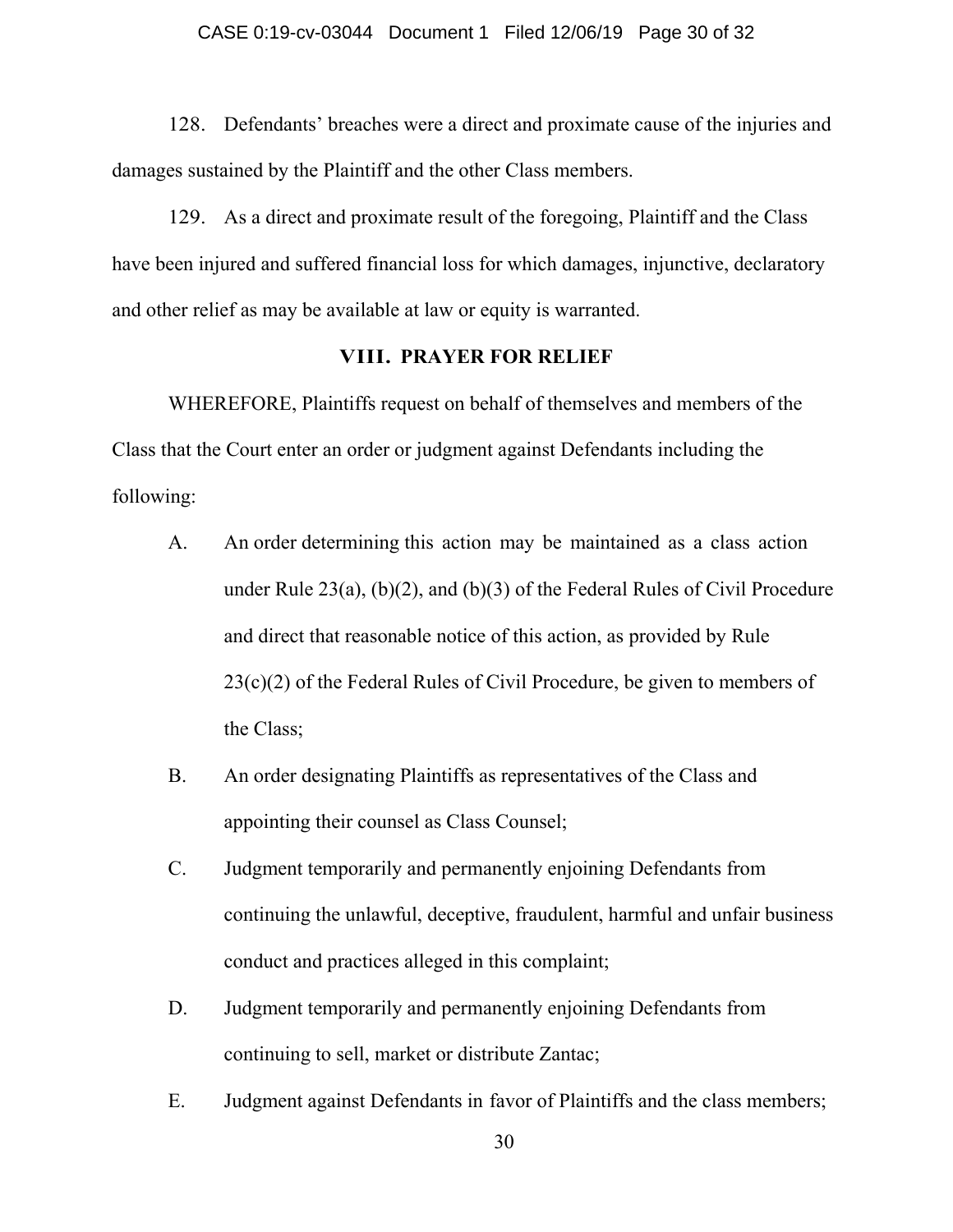- F. Any and all applicable statutory and civil penalties;
- G. An order requiring Defendants to pay both pre- and post-judgment interest on any amounts awarded;
- H. An award of costs and attorneys' fees, as allowed by law;
- I. Leave to amend this Complaint to conform to the evidence; and
- J. Such other or further relief as the Court may deem appropriate, just, and equitable.

# **IX. DEMAND FOR JURY TRIAL**

Plaintiffs hereby demand a trial by jury on all issues so triable.

Dated: December 6, 2019 Respectfully submitted,

 s/Amanda M. Williams Daniel E. Gustafson (#202241) Amanda M. Williams (#341691) Eric S. Taubel (#0392491) Mary M. Nikolai (#0400354) **GUSTAFSON GLUEK PLLC**  Canadian Pacific Plaza 120 South 6th Street, Suite 2600 Minneapolis, MN 55402 Telephone: (612) 333-8844 Facsimile: (612) 339-6622 E-mail: dgustafson@gustafsongluek.com awilliams@gustafsongluek.com etaubel@gustafsongluek.com mnikolai@gustafsongluek.com

Yvonne M. Flaherty (#267600) **LOCKRIDGE GRINDAL NAUEN PLLC**  100 Washington Avenue South Suite 2200 Minneapolis, MN 55401